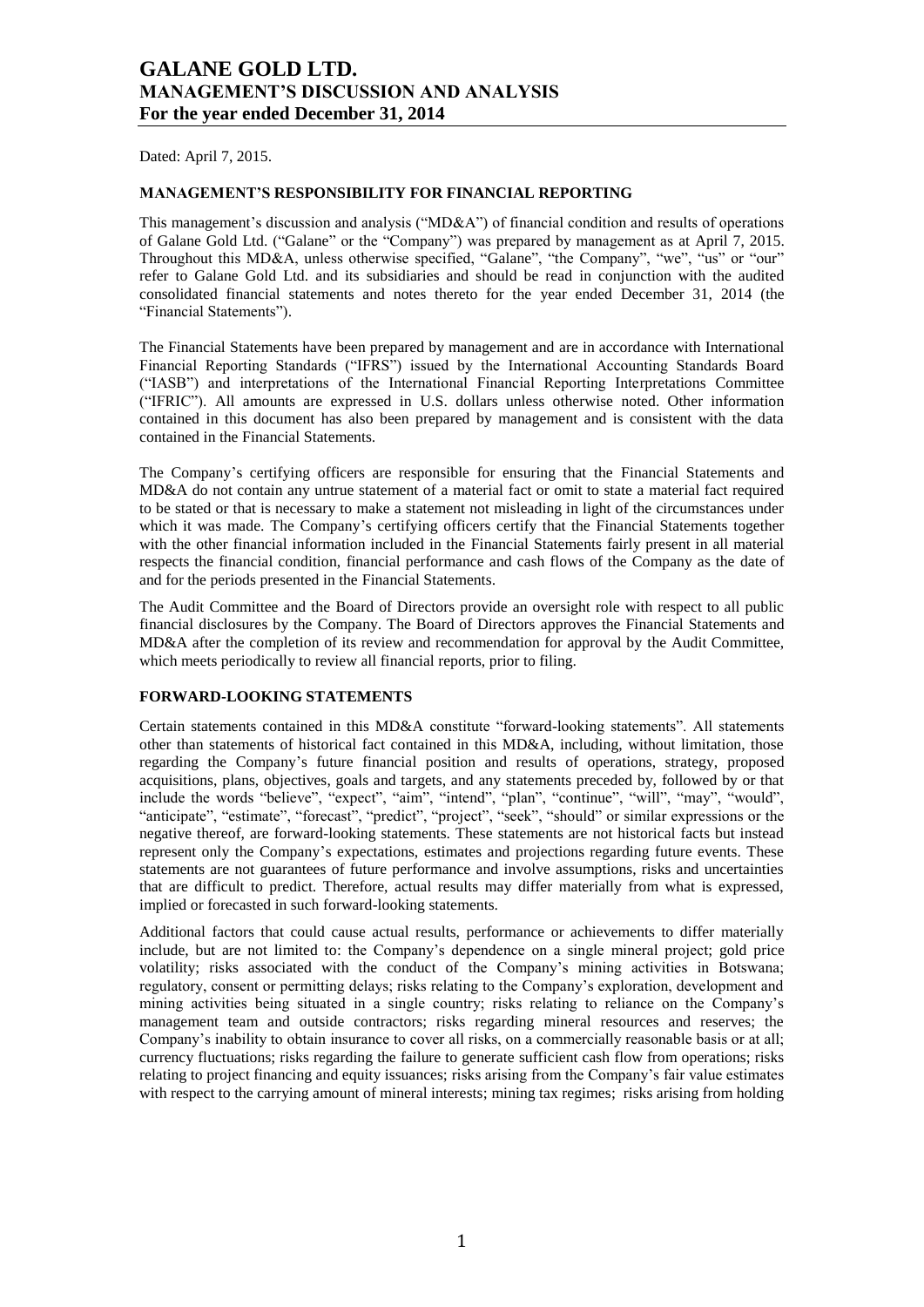#### **FORWARD-LOOKING STATEMENTS (continued…)**

derivative instruments; the Company's need to replace reserves depleted by production; risks and unknowns inherent in all mining projects, including the inaccuracy of reserves and resources, metallurgical recoveries and capital and operating costs of such projects; contests over title to properties, particularly title to undeveloped properties; laws and regulations governing the environment, health and safety; operating or technical difficulties in connection with mining or development activities; lack of infrastructure; employee relations, labour unrest or unavailability; health risks in Africa; the Company's interactions with surrounding communities and artisanal miners; the Company's ability to successfully integrate acquired assets; the speculative nature of exploration and development, including the risks of diminishing quantities or grades of reserves; development of the Company's exploration properties into commercially viable mines; stock market volatility; conflicts of interest among certain directors and officers; lack of liquidity for shareholders of the Company; risks related to the market perception of junior gold companies; and litigation risk. See "Risks and Uncertainties" below. Management provides forward-looking statements because it believes they provide useful information to readers when considering their investment objectives and cautions readers that the information may not be appropriate for other purposes. Consequently, all of the forward-looking statements made in this MD&A are qualified by these cautionary statements and other cautionary statements or factors contained herein, and there can be no assurance that the actual results or developments will be realized or, even if substantially realized, that they will have the expected consequences to, or effects on, the Company. These forward-looking statements are made as of the date of this MD&A and the Company assumes no obligation to update or revise them to reflect subsequent information, events or circumstances or otherwise, except as required by law.

The forward-looking statements in this MD&A are based on numerous assumptions regarding the Company's present and future business strategies and the environment in which the Company will operate in the future, including assumptions regarding gold prices, business and operating strategies, and the Company's ability to operate on a profitable basis.

#### **CORPORATE OVERVIEW**

The Company's principal business activities are the exploration for, development of, and operation of gold mining properties. The Company operates through its wholly-owned subsidiary, Galane Gold Mines Ltd. ("GGM"), which in turn operates a producing mine, and has the rights to certain mineral exploration tenements (the producing mine and mineral exploration tenements collectively, the ―Mupane Property‖) located in the Republic of Botswana (―Botswana‖) through subsidiaries located in Botswana. The common shares in the capital of the Company (the "Common Shares") have been listed for trading on the TSX Venture Exchange under the symbol "GG" since September 6, 2011.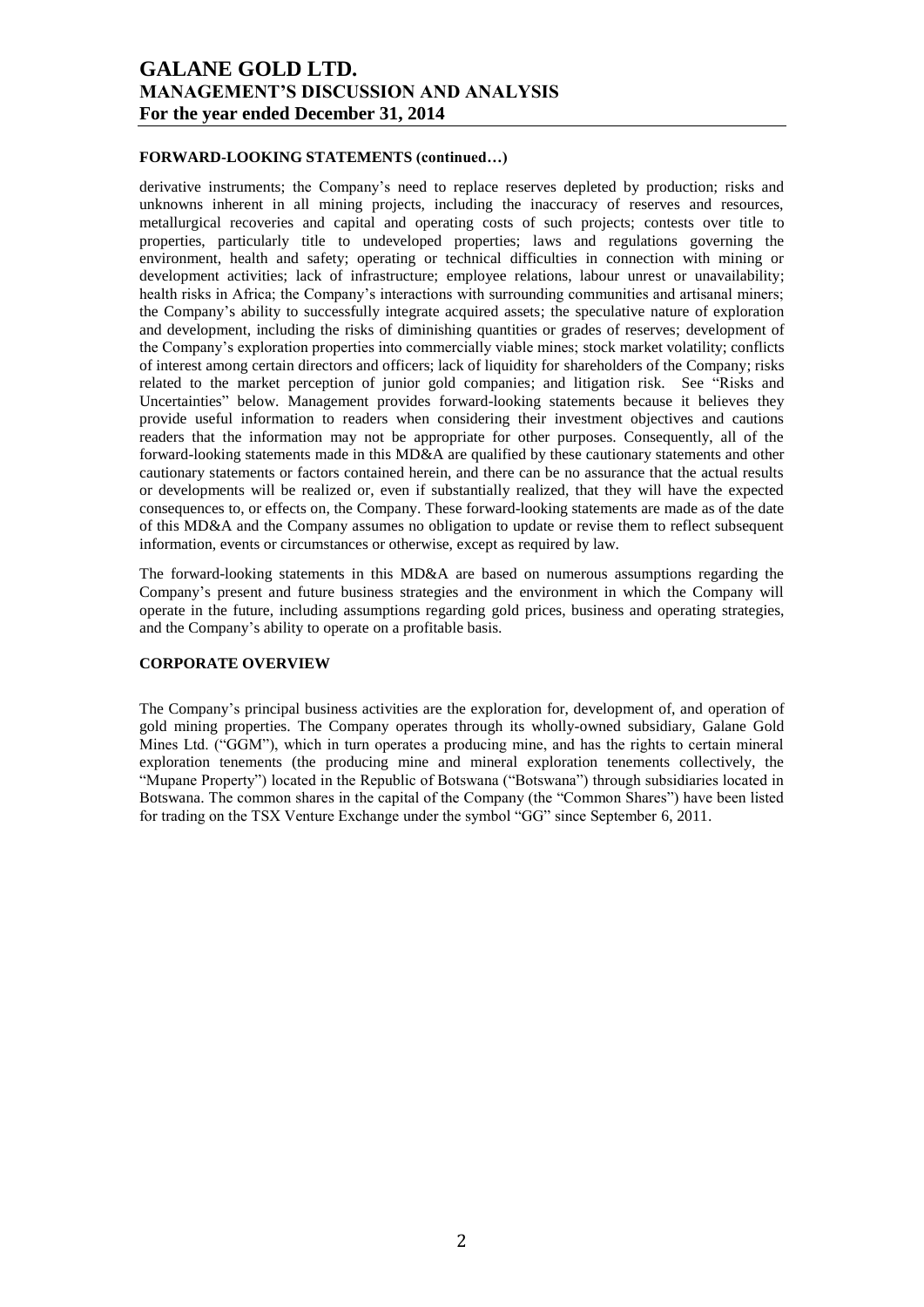## $\mathbf{O}$ **UTLOOK**<sup>(1)</sup>

The Company continues to carry out its improvement and exploration plan in Botswana, with a focus on the optimisation of the mining operations and the expansion of the resource base.

The Company has completed its new five year mine plan which will form the guide for the Company's short term goals and long term strategy. The Company intends to utilize the following resources during 2015:

- Tau Underground the Company has previously disclosed its intention to exploit the reported measured and indicated mineral resources of approximately 128,600 ounces of gold for Tau through underground mining. The Company expects to commence stoping in Q3 2015. Development will in some instances be through ore and it is expected that Tau will provide ore to the plant between now and the commencement of stoping. While developing underground the Company intends to commence exploration to attempt to confirm the extension of the Tau ore body at depth.
- Golden Eagle due to the continued weakness of gold price the Company has decided to redesign the pit shell based on a \$1,000 gold price. Mining on the \$1,400 pit shell was stopped in Q4 2014 when we reached 935 metre mining level. The Company has commenced extensive grade control drilling to further confirm the ore body and the new pit design. It is envisaged that the Company will commence mining again in Q2 2015 and that the mine will provide ore to the end of Q3 2015. The Company has also commenced a study on the economics of continuing to mine at Golden Eagle as an underground operation.
- Low Grade Stockpiles the Company has commenced screening the 702,259 tonnes of low grade stockpile at an average grade of  $0.97 \frac{g}{t}$ , which is located at the run-of-mine pad at the processing plant. The Company is screening the ore using a 40mm screen deck which increases 38% of the stockpile grade by 65%. The screening process is expected to produce an additional 266,858 tonnes of ore at an average grade of 1.60 g/t to feed the processing plant during 2015. The Company is also reviewing a further 1.4 million tonnes of low grade stockpiles which it hopes to use to supplement feed during 2015 and in future years.
- Tekwane in 2013, the Company announced an indicated mineral resource of 12,735 ounces and 11,443 ounces of inferred mineral resource at Tekwane. The gold mineralisation is in a flat-lying quartz rubble bed within the soil profile, close to surface. The Company has completed work on the mining and processing methodology which will be strip mining and gravity separation respectively. The mining licence has been issued by the Department of Mines and the Company hopes to commence mining in Q2 2015. The Company plans to selectively mine the high grade areas in Q3 and Q4 2015.
- Tholo Pit mining of the original pit plan has been completed. The Company has identified an opportunity to reclaim ore left behind in the access roads on the side wall of the pit and this will be mined during Q1 2015. Exploration will be carried out in 2015 to confirm if the Tholo ore body continues at depth.

This mine plan is subject to change according to the prevailing gold price whereby the Company will adopt the appropriate plan for that prevailing gold price environment.

The Company's processing plant continues to focus on on-going stabilisation and optimisation of the processing operations. The projects identified for 2014, including the screening plant, liquid cyanide, pre-oxidization circuit and commencement of re-automating plant controls have been completed. The major project for 2015 is implementing a gravity concentrating circuit into the plant to concentrate free gold before leaching is initiated. This is in response to positive results received on the recovery of free gold from the Company's existing ore resources and to process Tekwane ore. Work will also continue to re-automate plant controls to improve recovery and process efficiencies.

<sup>(1)</sup>Information set out above under the heading "Outlook" is forward looking information and is based on a number of assumptions, including that gold price volatility, no delays in production, regulatory risk, currency fluctuations, integrating successfully new acquired assets and risks and uncertainties inherent with all mining operations. For more details please see above under "Forward-Looking Statements" and below under "Risks and Uncertainties".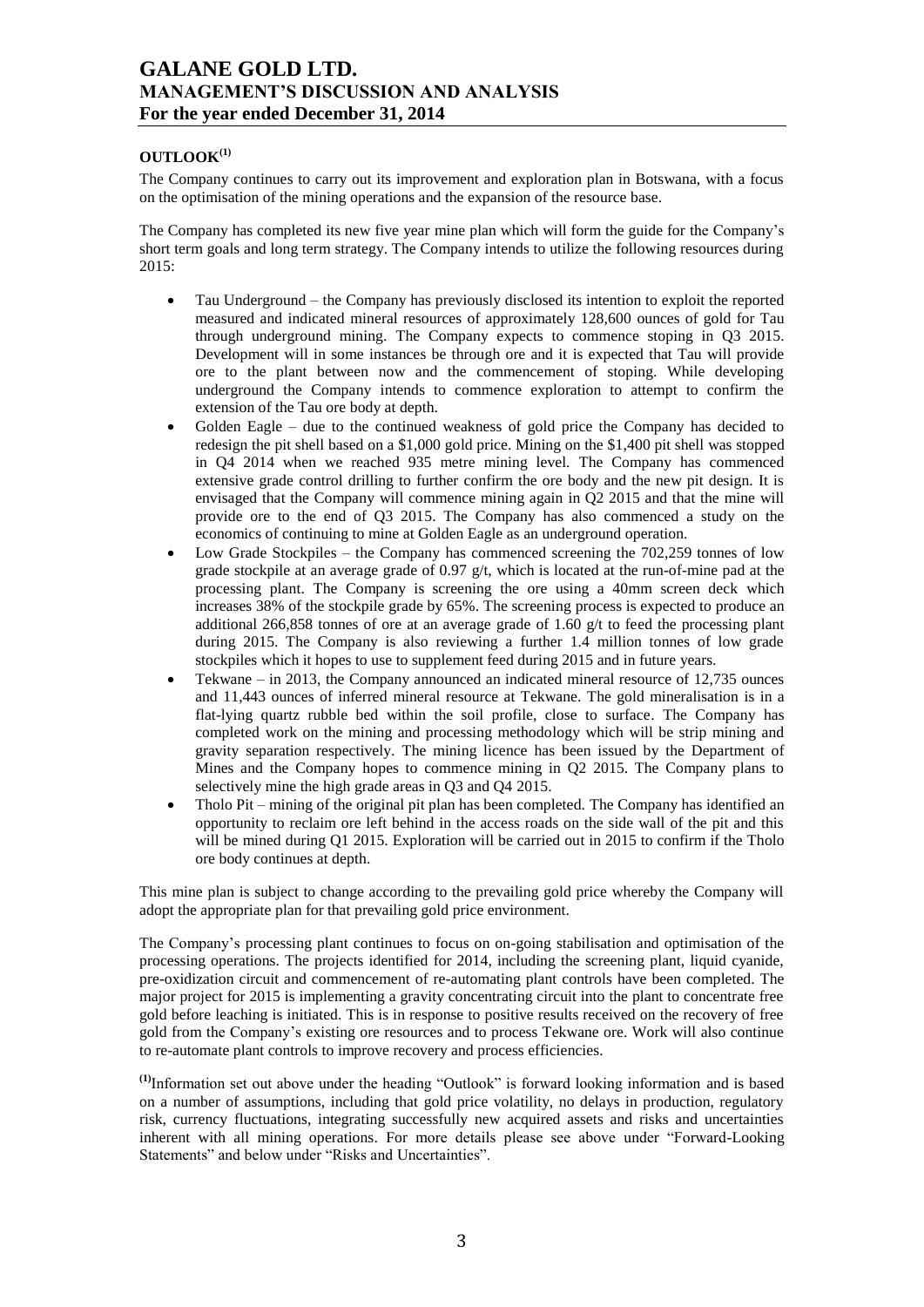#### **DISCUSSION OF OPERATIONS**

#### *For the three months and the year ended December 31, 2014*

The following is an analysis of the Company's operating results for the three months ended December 31, 2014 ("Q4 2014") and the year ended December 31, 2014 ("2014").

#### *Operating activity:*

Commentary regarding the Company's operating activity during Q4 2014 and 2014 follows:

#### *Mining*

The following table sets forth certain key mining statistics for the Mupane Property for 2013 and 2014:

|                              |               |         |                          | 2014           |                          | 2014      |         |           | 2013      |           | 2013                     |
|------------------------------|---------------|---------|--------------------------|----------------|--------------------------|-----------|---------|-----------|-----------|-----------|--------------------------|
|                              |               | Q4      | Q3                       | Q <sub>2</sub> | Q1                       |           | Q4      | Q3        | Q2        | Q1        |                          |
| Mupane(Tholo &               | Ore (t)       | 47,137  | 104,597                  | 117,959        | 102,071                  | 371,764   | 181,567 | 171,643   | 137,451   | 84,435    | 575,096                  |
| Tawana)                      | Grade $(g/t)$ | 1.75    | 1.68                     | 1.92           | 2.19                     | 1.91      | 2.25    | 2.08      | 2.11      | 2.30      | 2.17                     |
|                              | Waste (t)     | 163,120 | 488,305                  | 436,016        | 816,759                  | 1,904,200 | 845,429 | 1,300,705 | 1,354,077 | 1,717,427 | 5,217,638                |
| Mupane (Tau)                 | Ore (t)       | 1,956   | 2,647                    | 3,384          | ٠                        | 7,987     |         |           |           |           |                          |
|                              | Grade $(g/t)$ | 3.20    | 3.27                     | 2.85           | $\overline{\phantom{a}}$ | 3.07      |         |           |           |           |                          |
|                              | Waste (t)     | 30,130  | 25,627                   | 6,886          | $\overline{\phantom{a}}$ | 62,643    |         |           |           |           |                          |
| Golden Eagle                 | Ore (t)       | 71,988  | 64,860                   | 15,100         | 1,106                    | 153,054   |         | 5,483     | 85,959    | 47,267    | 138,709                  |
|                              | Grade $(g/t)$ | 1.43    | 1.64                     | 1.66           | 1.58                     | 1.54      |         | 1.50      | 1.41      | 1.58      | 1.47                     |
|                              | Waste (t)     | 376,375 | 649,249                  | 525,005        | 369,729                  | 1,920,358 | 62,523  | 6,856     | 847,311   | 902,695   | 1,819,385                |
| Shashe Pencils               | Ore (t)       |         |                          | 671            | 993                      | 1,664     |         |           |           |           |                          |
|                              | Grade $(g/t)$ |         | $\overline{\phantom{a}}$ | 2.92           | 4.04                     | 3.59      |         |           |           |           |                          |
|                              | Waste (t)     |         |                          | 9,019          | 5,187                    | 14,206    |         |           |           |           |                          |
| <b>Tailing Dump Material</b> | Ore (t)       |         | 30,201                   | 12,709         | 17,270                   | 60,180    | 34,323  | 22,320    |           |           | 56,643                   |
|                              | Grade $(g/t)$ |         | 1.25                     | 0.70           | 1.50                     | 1.21      | 1.40    | 1.40      |           |           | 1.40                     |
|                              | Waste (t)     |         | $\overline{\phantom{a}}$ |                | ٠                        |           |         |           |           |           | $\overline{\phantom{a}}$ |

The Company has operated four mining operations at the Mupane Property during 2014. They are:

- Tholo in Q4 2014, the volume of ore mined at Tholo was 47,137 tonnes at 1.75 grams per tonne ("g/t") (O4 2013 – 181,567 tonnes at 2.25 g/t) and the stripping ratio was 3.46 (O4 2014)  $-4.66$ ). This is in line with expectations and the Company's previous disclosure regarding the accelerated stripping completed in Q2 2013. The stripping ratio was expected to decrease to the end of the Tholo pit mine plan. For 2014, 371,764 tonnes of ore were mined at 1.91 g/t with a stripping ratio of 5.12, compared to 575,096 tonnes of ore at 2.17  $g/t$  and a stripping ratio of 9.07 for 2013.
- Tau Underground first ore was mined in May 2014 and during Q4 2014, the Company mined 1,956 tonnes of ore at 3.20 g/t. The total ore of 7,897 tonnes at 3.07 g/t in 2014 represents ore mined as part of the development mining being carried out. It is expected that commercial mining will commence in Q3 2015.
- Golden Eagle in Q4 2014 the Company halted mining at Golden Eagle to start work on a new pit design and undertake grade control drilling. In Q4 2013 the Company had recommenced mining at Golden Eagle on a reduced pit size to reflect the then prevailing gold price. The volume of ore mined in  $Q_4$  2014 was 71,988 tonnes at 1.43 g/t  $(Q_4$  2013 – only pre-stripping was carried out) and the stripping ratio was 5.23. For 2014, 153,054 tonnes of ore were mined at 1.54 g/t, compared to 138,709 tonnes of ore at 1.47 g/t for 2013.
- Tailing Dump Material during 2014 the Company hauled 60,180 tonnes, at an average grade of 1.21 g/t, of tailings material on its mining licenses to the processing plant (2013 – 56,643) tonnes at 1.40 g/t). In Q4 2014 the Company did not haul any tailings material as all further sources of tailings material are on exploration licenses and the Company is yet to get approval from the Department of Mines to rehabilitate tailings dumps not on the Company's mining licences (O4 2013 – 34,323 tonnes at 1.40  $g$ /t).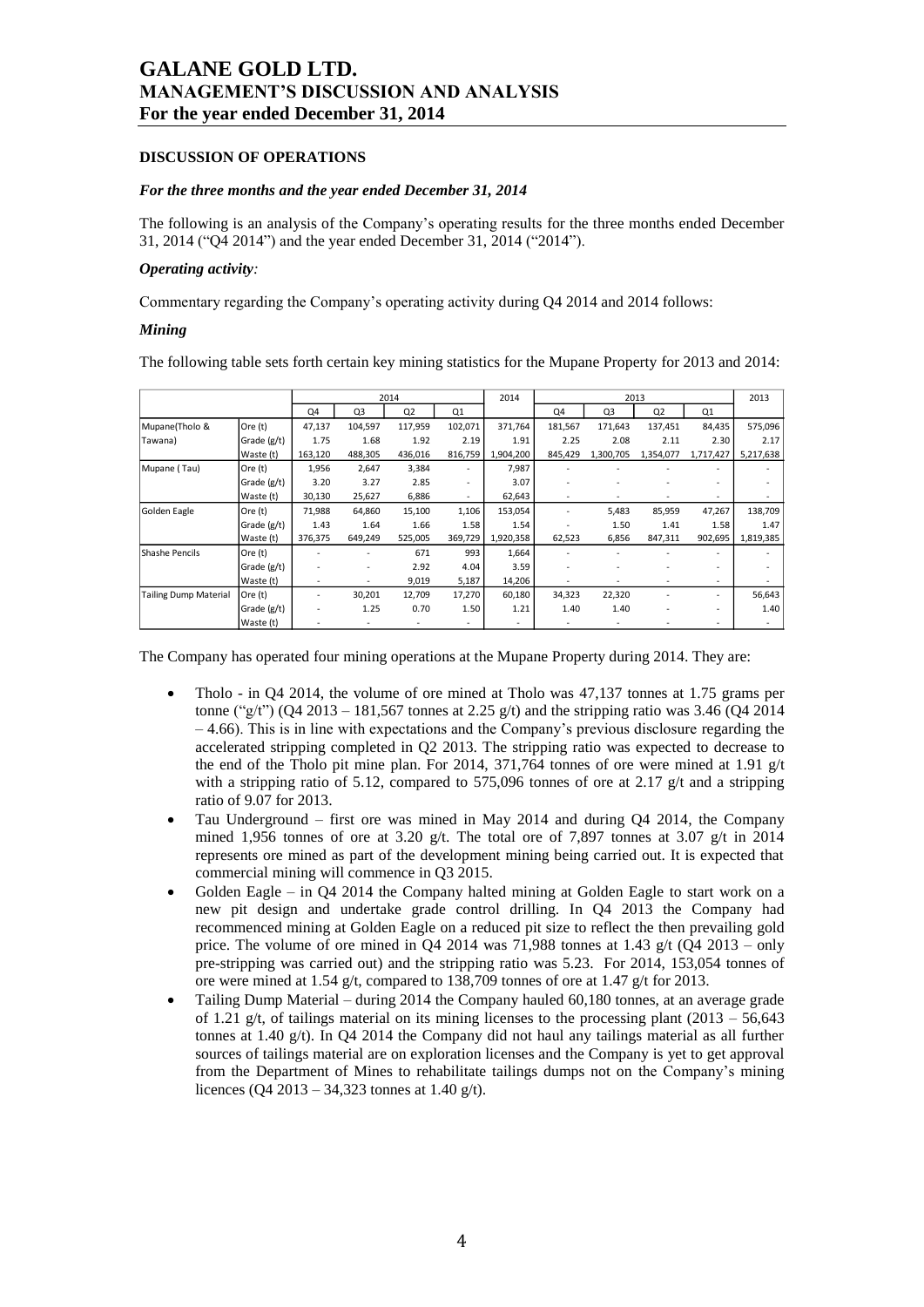### **DISCUSSION OF OPERATIONS (continued…)**

### *Processing*

The following table sets forth certain key processing statistics at the Mupane Property for 2013 and 2014:

|                       | Q4 2014 | 03 2014 02 2014 01 2014 |       |       | 2014   |        |       | Q4 2013   Q3 2013   Q2 2013   Q1 2013 |       | 2013   |
|-----------------------|---------|-------------------------|-------|-------|--------|--------|-------|---------------------------------------|-------|--------|
|                       |         |                         |       |       |        |        |       |                                       |       |        |
| Ore milled (000 t)    | 176     | 200                     | 181   | 188   | 745    | 225    | 219   | 229                                   | 213   | 886    |
| Head grade $(g/t)$    | 1.51    | 1.68                    | 1.58  | 1.96  | 1.69   | 2.08   | 1.68  | 1.65                                  | 1.36  | 1.70   |
| Recovery (%)          | 70.6%   | 76.0%                   | 73.7% | 78.8% | 76.0%  | 78.8%  | 84.0% | 78.0%                                 | 79.7% | 80.3%  |
| Gold production (oz.) | 6.044   | 8.206                   | 7.195 | 9.346 | 30.791 | 11.853 | 9.941 | 9.530                                 | 7.430 | 38,754 |

Processing and gold production in Q4 2014 was effected by the failure of the trunion end on the ball mill in September which meant it had to be stopped. The ball mill was fully operational again in December. The ball mill creates a fine grind required to assist in recovery of gold from sulphide ores and as such the Company saw a fall in the recovery rate.

Gold production in Q4 2014 was 6,044 ounces compared to 11,853 ounces in Q4 2013. The head grade in Q4 2014 of 1.51 g/t was lower than the head grade in Q4 2013 of 2.08 g/t. The reduction in ounces was due to the fact that in Q4 2014 the amount of ore that could be milled was reduced due to the reduced capacity of the mill and the reduction in recovery from 78.8% to 70.6%. In addition to the ball mill failure, the tailings material milled in Q4 2013 was oxide in nature with a resultant high recovery rate and this resulted in an increase in the overall recovery rate compared to Q4 2014.

Gold production in 2014 was 30,791 ounces compared to 38,754 ounces in 2013. As the head grade in 2014 of 1.69 g/t was similar to the head grade in 2013 of 1.70 g/t the reduction in ounces was due to:

- the reduction in milling capacity, because of the SAG mill motor failure, with 745,196 tonnes milled in 2014 compared to 885,848 tonnes in 2013; and
- the ball mill failure meant the recovery in 2014 of 76.0% was lower than in 2013 at 80.3%.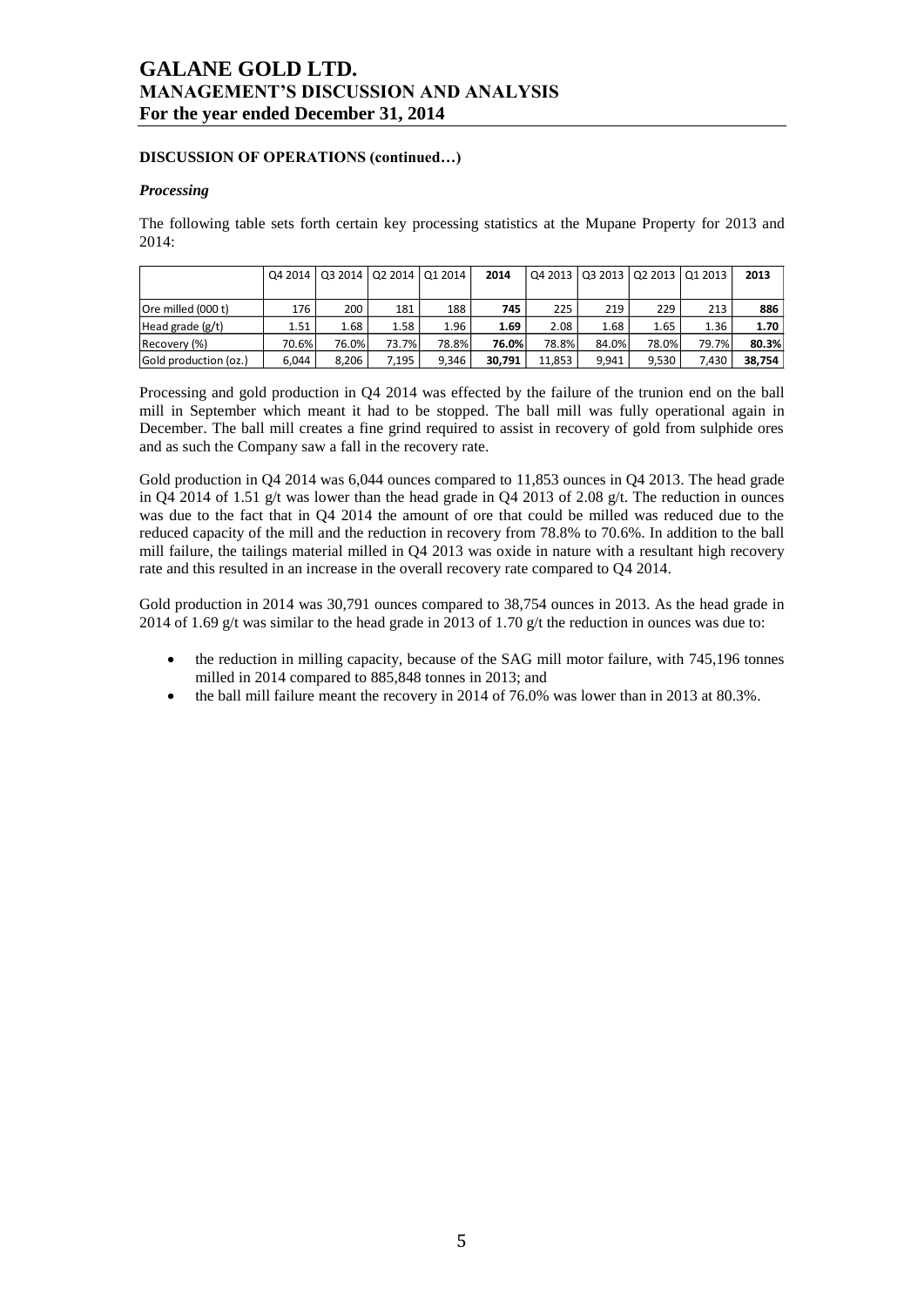### **DISCUSSION OF OPERATIONS (continued…)**

### *Revenue and earnings from mining operations*

The table below outlines the revenue and earnings from mining operations on a total dollar basis, and on a per ounce of gold sold basis:

|                                                           | O <sub>4</sub> 2014 |    | O3 2014 | O <sub>2</sub> 2014 | O1 2014      | 2014         |
|-----------------------------------------------------------|---------------------|----|---------|---------------------|--------------|--------------|
| Revenue $(000)$                                           | \$<br>7,789         | \$ | 9,461   | \$<br>10,773        | \$<br>12,437 | \$<br>40,460 |
| Gold sold (oz.)                                           | 6,370               |    | 7,479   | 8,308               | 9,596        | 31,753       |
| Earnings (Loss) from<br>mining operations (000)           | \$<br>706           | \$ | 977     | \$<br>224           | \$<br>2,578  | \$<br>4,485  |
| Earnings from mining<br>operations $(\frac{5}{oz})^{(1)}$ |                     |    |         |                     |              |              |
| Operating<br>cash<br>cost                                 | \$<br>110           | \$ | 131     | \$<br>27            | \$<br>269    | \$<br>141    |
| excluding<br>royalties<br>$(S/oz.)^{(1)}$                 | \$<br>1,101         | \$ | 886     | \$<br>1,201         | \$<br>764    | \$<br>965    |

|                                                                        | O <sub>4</sub> 2013 | Q3 2013                        | Q2 2013                        | Q1 2013                        | 2013            |
|------------------------------------------------------------------------|---------------------|--------------------------------|--------------------------------|--------------------------------|-----------------|
| Revenue $(000)$                                                        | 13,761<br>S         | \$<br>13,848                   | \$<br>14,044                   | \$<br>12,167                   | 53,820<br>\$    |
| Gold sold (oz.)                                                        | 10,789              | 10,310                         | 10,405                         | 7,466                          | 38,970          |
| Earnings<br>from<br>(Loss)<br>mining operations (000)                  | \$<br>4,694         | \$<br>(1,096)                  | \$<br>(23,767)                 | \$<br>(4,113)                  | \$<br>(24, 282) |
| Earnings from mining<br>operations $(\frac{5}{oz})^{(1)}$              | \$<br>435           | \$<br>$\overline{\phantom{a}}$ | \$<br>$\overline{\phantom{a}}$ | \$<br>$\overline{\phantom{a}}$ | \$              |
| Operating<br>cash<br>cost<br>royalties<br>excluding<br>$(S/oz.)^{(1)}$ | \$<br>786           | \$<br>1,180                    | \$<br>1,449                    | \$<br>1,643                    | \$<br>1,214     |

**Note:**

(1) Earnings from mining operations per ounce and operating cash cost excluding royalties per ounce are non-GAAP measures. See "Supplemental Information to Management's Discussion and Analysis".

In the three months ended December 31, 2014, the Company generated \$7.8 million in revenue from the sale of 6,370 ounces of gold plus incidental silver at an average combined price of \$1,223 per ounce and earnings from mining operations of \$0.7 million. This compares to \$13.8 million in revenue from the sale of 10,789 ounces of gold plus incidental silver at an average combined price of \$1,275 per ounce and earnings from mining operations of \$4.7million in Q4 2013.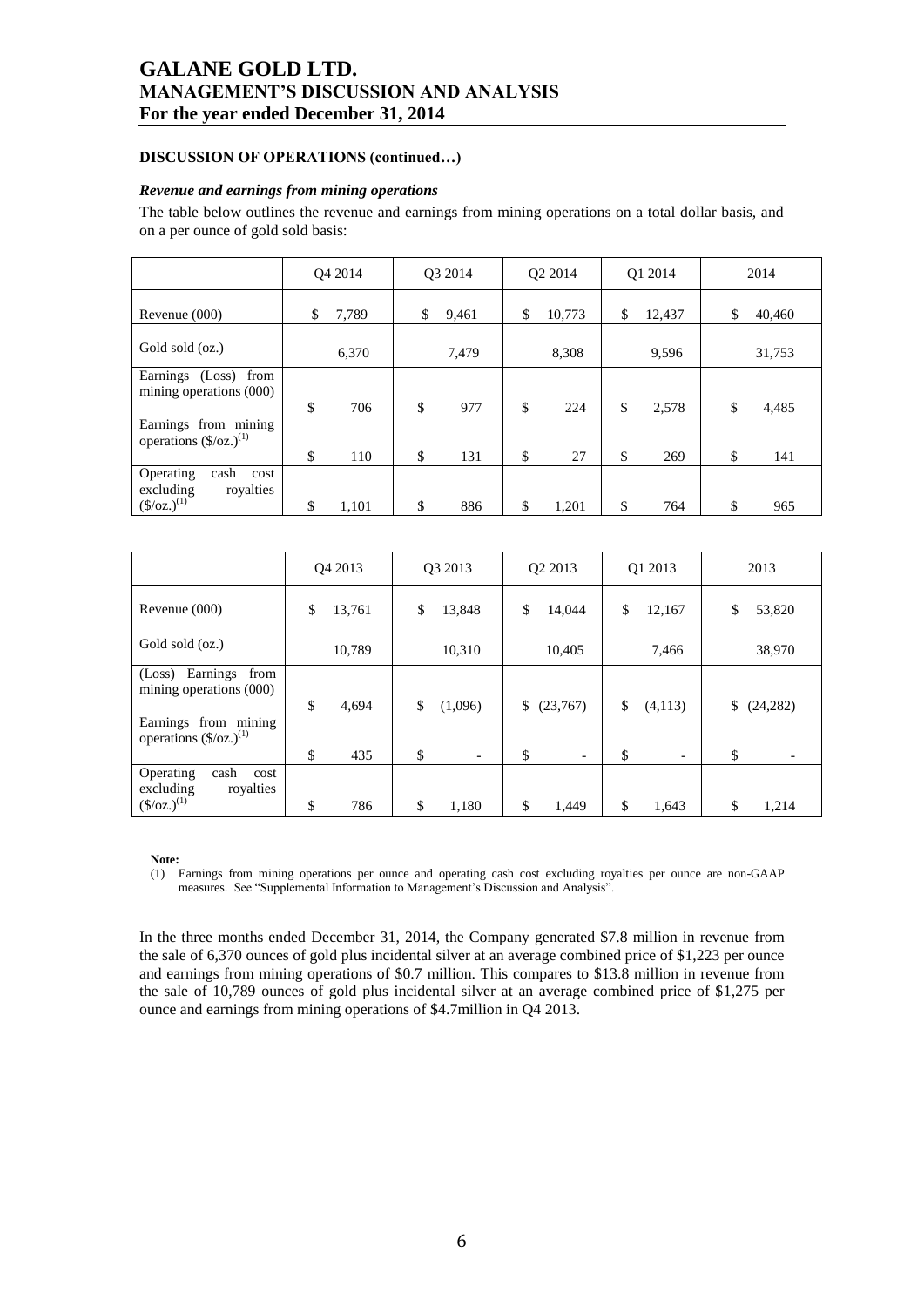### **DISCUSSION OF OPERATIONS (continued…)**

The reason for the change in earnings from mining operations from Q4 2014 to Q4 2013 is a result of several factors:

- Gold sales for Q4 2014 were 4,419 ounces less than in Q4 2013. This was coupled with a reduction in the average gold price achieved between the two quarters of \$52 per ounce. As a result revenue was \$6.0 million less in Q4 2014. The reduction in ounces was due to the fact that in Q4 2014 the amount of ore that could be milled was reduced due to the reduced capacity of the mill and the reduction in recovery from 78.8% to 70.6%.
- $\bullet$  Mining costs in Q4 2014 were \$2.5 million compared to \$3.6 million in Q4 2013. The variance is mainly due to the decrease of 398,813 tonnes in the volume mined.
- Processing costs decreased to \$3.4 million in Q4 2014 from \$4.7 million in Q4 2013. The actual tonnes milled decreased from 224,598 tonnes in Q4 2013 to 175,960 tonnes in Q4 2014.
- General and administration costs in Q4 2014 were \$1.2 million compared to \$1.2 million in Q4 2013.
- Depreciation and amortization of \$0.0 million were also recognized in Q4 2014 compared to \$1.8 million in Q3 2013. The decrease was as a result of reconciliation of asset life versus actual life depreciated.

As a result of the above factors the operating cash cost per ounce (excluding royalties) in Q4 2014 was \$1,101 compared to \$786 per ounce in Q4 2013.

For 2014, the Company generated \$40.5 million in revenue from the sale of 31,753 ounces of gold plus incidental silver at an average combined price of \$1,274 per ounce and earnings from mining operations of \$4.5 million. This compares to \$53.8 million in revenue from the sale of 38,970 ounces of gold plus incidental silver at an average combined price of \$1,381 per ounce and a loss from mining operations of \$(24.3) million for 2013.

The reason for the change in earnings from mining operations from 2014 to 2013 is a result of several factors:

- Gold sales for 2014 were 7,217 ounces less than in 2013. This was coupled with a reduction in the average gold price achieved between the two years of \$107 per ounce. As a result revenue was \$13.4 million less in 2014. The reasons for the reduction in ounces sold are discussed under "Mining" and "Processing" above.
- Mining costs for 2014 were \$10.6 million compared to \$22.3 million for 2013, with the main variance being explained by the reduction in volume mined.
- Processing costs decreased to \$16.5 million for 2014 from 2013 for \$24.3 million. The decrease being a result in the actual tonnes milled decrease from 885,848 tonnes in 2013 to 745,195 tonnes in 2014.
- General and administration costs for 2014 were \$4.8 million compared to \$5.5 million for 2013, as a result of cost saving initiatives introduced by the Company during 2013.
- Depreciation and amortization of \$4.0 million were also recognized for 2014 compared to \$10.6 million for 2013 with the decrease consistent with the reduced carrying value of the assets in Q3 2013 after the impairment carried out in Q2 2013.
- Impairment charge of \$17.8 million was recorded in 2013 compared to nil in 2014. For additional information, see "Impairment" below.
- Asset Retirement Obligation was reduced by \$2.4 million to reflect a revised valuation as at December 31, 2013 carried out by an independent consultant. In 2014 the revaluation was \$0.3m and was a result of the effect of the Pula exchange rate with the US Dollar.

As a result of the above factors the operating cash cost per ounce (excluding royalties) for 2014 was \$965 compared to \$1,214 per ounce in 2013.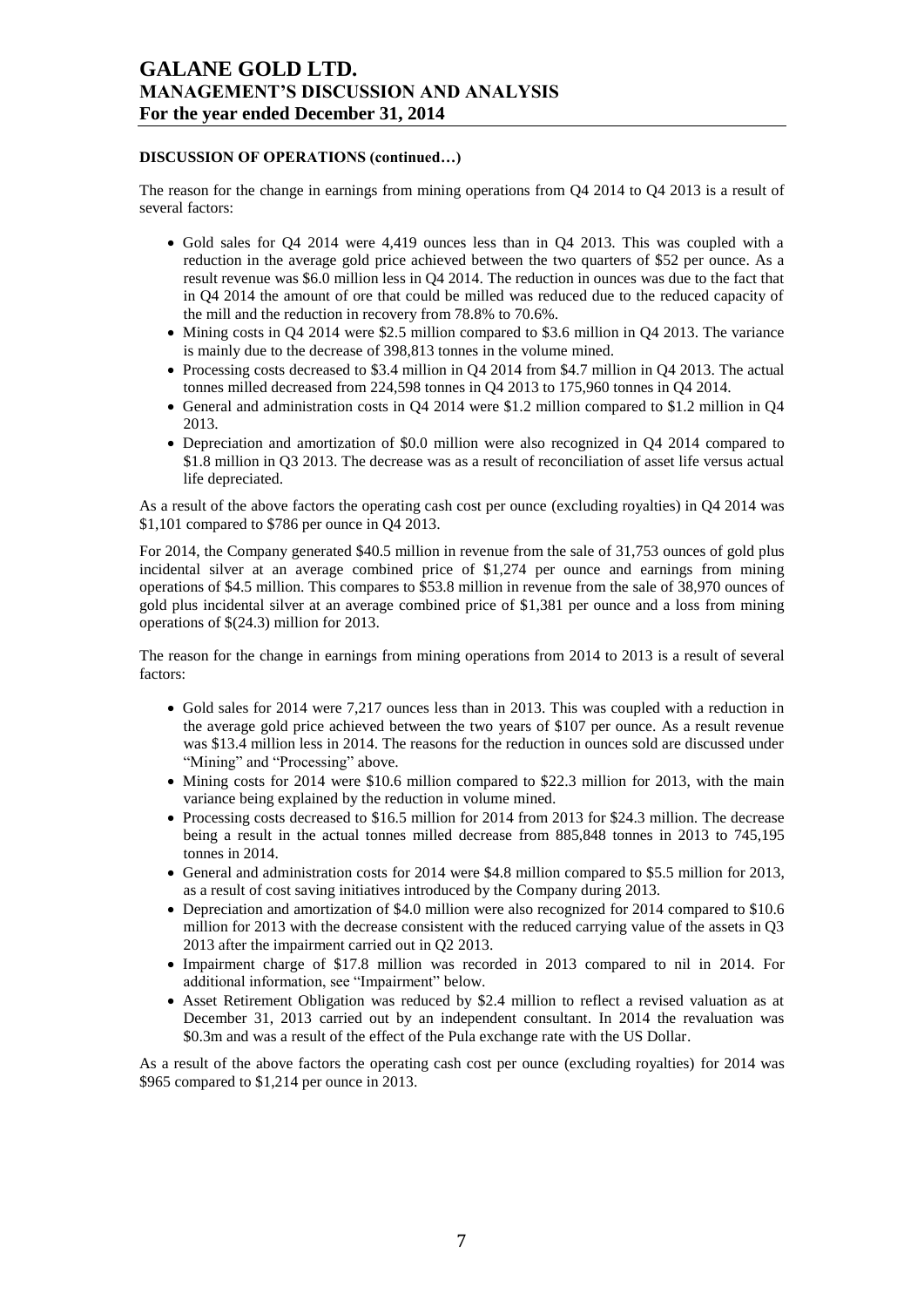## **DISCUSSION OF OPERATIONS (continued…)**

### *Impairment*

|                                 | Three months<br>ended<br>December 31,<br>2014 | 2014 | <b>Three</b><br>months<br>ended<br><b>December</b><br>31, 2013 | 2013         |
|---------------------------------|-----------------------------------------------|------|----------------------------------------------------------------|--------------|
| Mining and Exploration Property | -                                             |      |                                                                | \$16,867,329 |
| Ore stockpiles                  | -                                             | -    |                                                                | 955,264      |
|                                 | -                                             |      |                                                                | \$17,822,593 |

As at June 30, 2013, the carrying value of the net assets of the Company exceeded its market capitalization, which is an indicator of potential impairment of the carrying value of its net assets. In addition, prior to the close of the quarter ended June 30, 2013, the gold price declined significantly and has subsequently remained at these lower levels. As a result, the Company assessed the recoverable amount of its cash-generating unit ("CGU"), Mupane Gold Mining (Pty) Limited as at June 30, 2013 and recorded an impairment charge of \$16,867,329 within mining costs in the consolidated statement of earnings (loss).

As at December 31, 2013, the Company completed a new life of mine model based on its reported reserves and resources. As a result, the Company re-assessed the recoverable amount of its CGU. No amendment to the impairment calculated as at June 30, 2013 was required as at December 31, 2013 as it was considered that the recoverable amount was not materially different. As at December 31, 2014, there were no indicators that suggested a review of the recoverable amount of the mining and exploration properties was required.

#### **Key assumptions**

The key assumptions used in determining the recoverable amount (fair value less cost of disposal) for the CGU are commodity prices, discount rates, cash costs of production, capital expenditures, foreign exchange rates, and the value of in-situ ounces. The fair value of mining and exploration properties is determined primarily using an income approach based on unobservable inputs, and as a result, is classified within Level 3 of the fair value hierarchy.

The Company's estimates of future metal prices are determined based on current prices, forward prices and forecasts of future prices prepared by industry analysts. For the June 30, 2013 impairment analysis, the Company has estimated a long term gold price of \$1,400 per ounce.

The Company's estimates of future cash costs of production and capital expenditures are based on the life of mine plan. Costs incurred in currencies other than the U.S. dollar are translated to U.S. dollar equivalents based on long-term forecasts of foreign exchange rates, on a currency by currency basis, obtained from independent sources of economic data. The discount rate applied to present value the net future cash flows is based on a real weighted average cost of capital. For the December 31, 2013 impairment analysis, a discount rate of 8.00% was used (June 30, 2013 - 6.25%).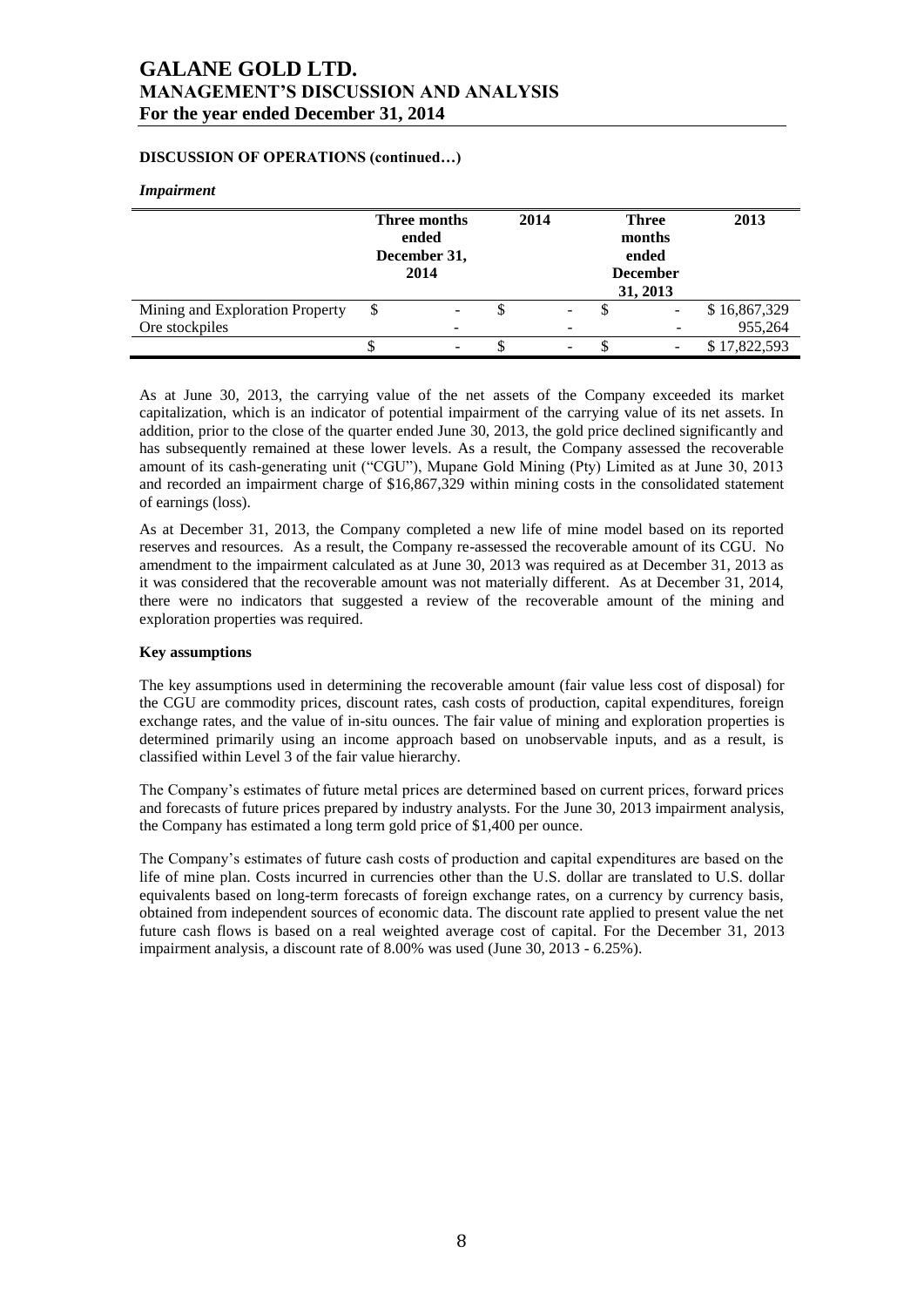### **DISCUSSION OF OPERATIONS (continued…)**

#### *Earnings*

The Company's earnings comprised of:

|                                | Q4 2014       | 2014            | Q4 2013          | 2013            |
|--------------------------------|---------------|-----------------|------------------|-----------------|
| Income from mining operations  | \$<br>706,182 | \$<br>4,484,813 | 4,693,764<br>\$. | (24, 282, 355)  |
| <b>Exploration costs</b>       | (31, 350)     | (116,713)       | (40,311)         | (165, 567)      |
| Corporate general and          |               |                 |                  |                 |
| administrative costs           | (691,780)     | (2,164,298)     | (1,127,267)      | (2,704,030)     |
| Stock-based compensation       | (105, 548)    | (346, 630)      | 9.138            | (103, 926)      |
| Foreign exchange (loss) gain   | 511,529       | 722,271         | (100, 989)       | 524,182         |
| Interest on long term debt     | (57, 947)     | (174, 809)      | (37,930)         | (165, 342)      |
| Other (expenses) income        | 55,300        | (562, 460)      | 45,378           | (473,501)       |
| Other financing income (costs) | 276,209       | 34,434          | (76,162)         | 399,989         |
|                                |               |                 |                  |                 |
|                                | \$<br>662,595 | \$<br>1,876,608 | 3,365,621<br>S   | \$ (26,970,550) |

In Q1 2013 all outstanding warrants expired unexercised and the Company recorded financing income of \$1.0 million on their expiration. Included in 2014 "other expenses" is a cost of \$0.3 million for staff retrenchment costs in relation to the reorganization of administration staff and 2013 included \$0.5 million for staff retrenchment costs in relation to the closure of the Company's in house mining operations which are now outsourced. Also included in 2014 "other expenses" is a loss on disposal of \$0.3 million which relates to the disposal of redundant mining equipment no longer utilized by the Company (2013 - \$nil).

Corporate general and administration costs includes the following:

|                          | O <sub>4</sub> 2014 | 2014 |             |    | O <sub>4</sub> 2013 | 2013        |  |
|--------------------------|---------------------|------|-------------|----|---------------------|-------------|--|
|                          |                     |      |             |    |                     |             |  |
| <b>Professional Fees</b> | 263,456             |      | 654.502     |    | 98.251              | 562,320     |  |
| Management fees to       |                     |      |             |    |                     |             |  |
| officers                 | 242.363             |      | 951,198     |    | 930,138             | 1,676,615   |  |
| Investor relations       | 49,707              |      | 109,028     |    | 9,067               | 80,297      |  |
| Corporate general and    |                     |      |             |    |                     |             |  |
| administration           | 136,254             |      | 449,570     |    | 89,811              | 384,798     |  |
|                          | \$<br>691,780       |      | \$2,164,298 | \$ | 1,127,267           | \$2,704,030 |  |

Included in "Management fees to officers" in Q4 2013 is \$0.6 million expensed in respect of the departure of the previous CEO in October 2013.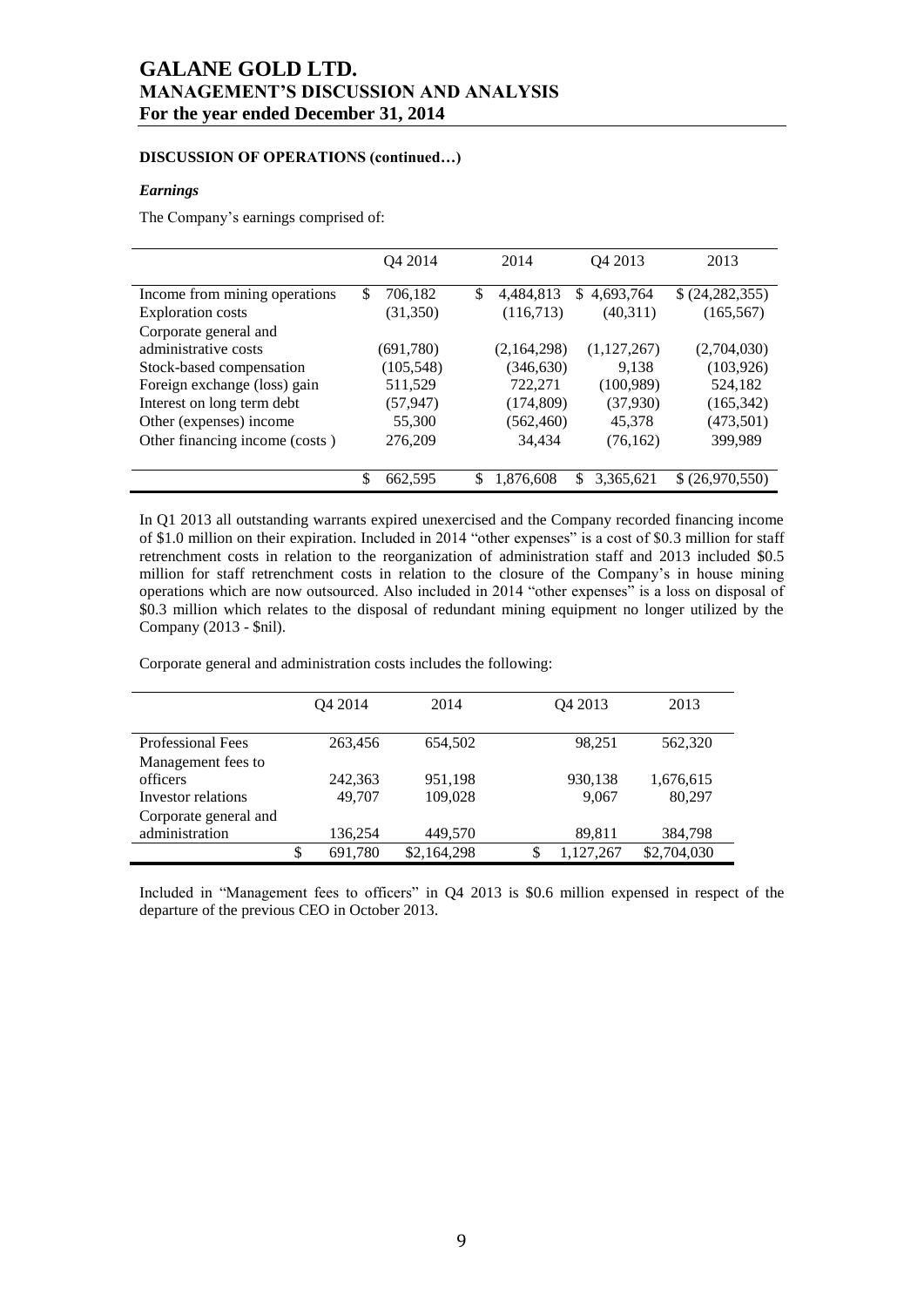### **SUMMARY OF FINANCIAL POSITION**

|                            | December 31.<br>2014<br>\$ | September 30.<br>2014<br>S | June 30,<br>2014<br>\$ | March 31,<br>2014 |
|----------------------------|----------------------------|----------------------------|------------------------|-------------------|
| Total current assets       | 17.828.377                 | 17.803.595                 | 16.329.277             | 17,211,476        |
| Total current liabilities  | 11,303,250                 | 9,398,810                  | 8,931,132              | 7,768,542         |
| Working capital            | 6,525,127                  | 8,404,785                  | 7,398,145              | 9,442,934         |
| Mining assets              | 29,391,948                 | 28,723,466                 | 27,128,311             | 25,115,168        |
| Non-current liabilities    | 7,103,470                  | 9,082,789                  | 6,390,290              | 5,819,343         |
| Total shareholders' equity | 28,813,606                 | 28,045,462                 | 28,136,166             | 28,738,759        |

### Selected Consolidated Statement of Financial Position Data:

|                            | December 31,<br>2013<br>\$ | September 30,<br>2013<br>\$ | June 30,<br>2013<br>\$ | March 31,<br>2013<br>S |
|----------------------------|----------------------------|-----------------------------|------------------------|------------------------|
| Total current assets       | 17,977,615                 | 13,164,032                  | 14,484,706             | 17,776,560             |
| Total current liabilities  | 10,089,864                 | 7,483,353                   | 6,322,962              | 6,914,069              |
| Working capital            | 7,887,751                  | 5,680,679                   | 8,161,744              | 10,862,491             |
| Mining assets              | 23, 252, 363               | 24,856,263                  | 25,410,700             | 44.300.330             |
| Deferred Tax assets        |                            |                             |                        | 1,809,000              |
| Non-current liabilities    | 4,549,746                  | 7,569,232                   | 8,721,329              | 6,043,739              |
| Total shareholders' equity | 26,590,368                 | 22,967,712                  | 24,841,115             | 50,928,082             |

In Q4 2014, the Company decreased working capital by \$1.9 million from Q3 2014. This was mainly due to:

- a decrease in current assets by \$1.6 million to reflect the decrease in cash at bank of \$2.4 million offset by an increase in other debtors of \$0.7 million; and
- an increase in current portion of interest bearing loans of \$1.9 million.

Mining assets increased by \$2.3 million with expenditure incurred of \$0.5 million on pre-stripping at Golden Eagle and Kwena, \$0.1 million on exploration and \$1.3 million on the infrastructure and development for Tau underground. Also there was an increase of \$0.4 million as a result of stockpiling low grade Golden Eagle ore. Non-current liabilities decreased by \$2.0 million for liabilities moved to current portion of interest bearing loans. Total shareholders' equity increased by \$0.8 million.

For 2014, the Company decreased working capital by \$1.4 million which was reflected by a decrease in the cash balance of \$1.6 million. This reduction in the cash balance was caused by cash flows from operating activities of \$7.6 million offset by \$5.5 million spent on pre-stripping mainly at Tholo and Golden Eagle, \$4.2 million on Tau underground and \$1.4m on property plant and equipment plus capitalized exploration. The Company entered into a new loan facility and gold prepayment agreement with Samsung C&T UK Ltd dated as of August 22, 2014 for \$5.0 million. The facility is repayable in 17 installments commencing March 2015. A portion of the funds received were used to pay the outstanding IAMGold indebtedness of \$2.5 million.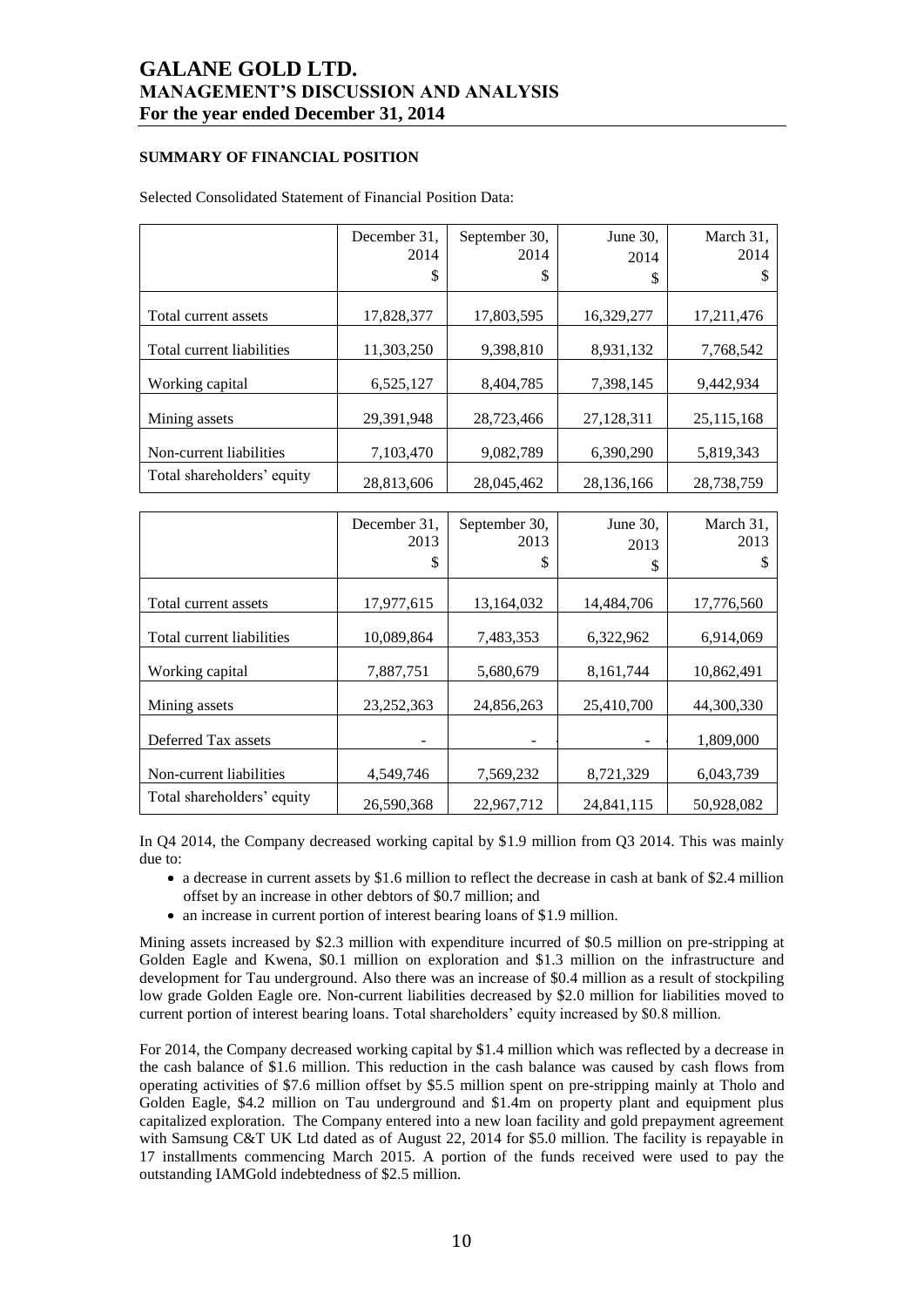## **SELECTED ANNUAL INFORMATION**

|                                            | December 31. |              |     |                | December 31.     |
|--------------------------------------------|--------------|--------------|-----|----------------|------------------|
|                                            |              |              |     | December 31.   |                  |
|                                            |              | 2014         |     | 2013           | 2012             |
| Mining Revenue:                            | \$           | 40,460,334   | \$  | 53,819,642     | \$<br>81,937,106 |
| Mining Costs:                              |              |              |     |                |                  |
| - Cash                                     |              | (31,932,040) |     | (52,048,012)   | (56,650,922)     |
| $-$ Non-Cash $-$<br>Depreciation,<br>Asset |              |              |     |                |                  |
| Obligation<br>Retirement<br>and            |              |              |     |                |                  |
| Impairment                                 |              | (4,043,481)  |     | (26,053,985)   | (8,384,656)      |
|                                            |              | 4,484,813    |     | (24, 282, 355) | 16,901,528       |
| Corporate General and administration:      |              |              |     |                |                  |
| - Cash                                     |              | (2,164,298)  |     | (2,704,030)    | (1,785,962)      |
| - Share-based compensation                 |              | (346, 630)   |     | (103, 926)     | (2,563,254)      |
|                                            |              | (2,510,928)  |     | (2,807,956)    | (4,349,216)      |
| Earnings (Loss) from operations            | \$           | 1,973,885    | \$  | (27,090,311)   | \$<br>12,552,312 |
| Other (expenses) income                    |              | (97, 277)    |     | 119,761        | 3,049,759        |
| Net (loss) earnings before taxation        | \$           | 1,876,608    | \$. | (26,970,550)   | \$<br>15,602,071 |
| Per share                                  |              |              |     |                |                  |
| Basic                                      | \$           | 0.04         | \$  | (0.57)         | \$<br>0.37       |
| Fully diluted                              | \$           | 0.03         | \$  | (0.57)         | \$<br>0.35       |

The information in the above table is prepared in accordance with IFRS. All amounts are expressed in U.S. dollars.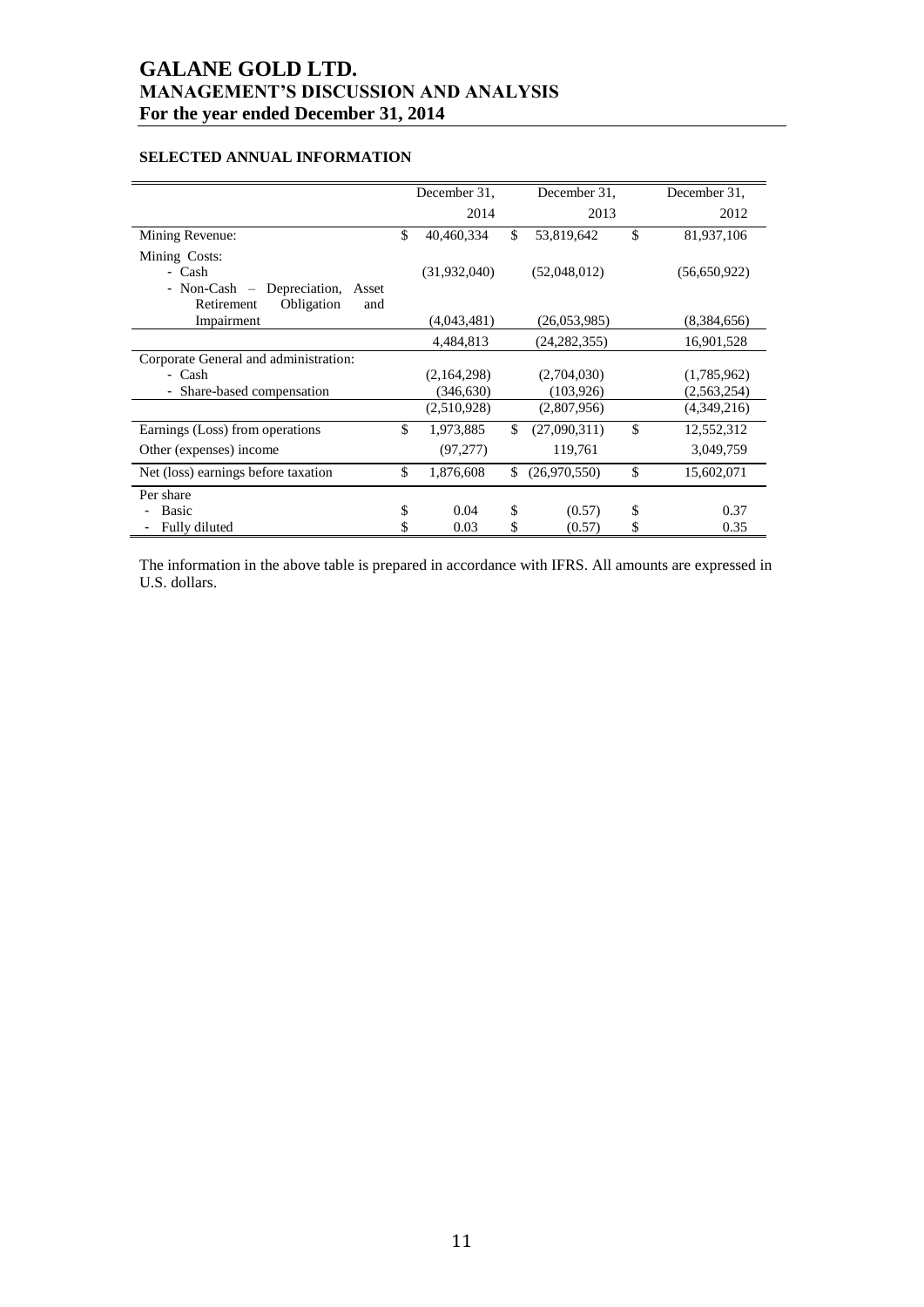## **SUMMARY OF QUARTERLY RESULTS**

The following table summarizes the Company's selected quarterly information for each of the eight most recently completed quarters:

|                                                           |              |               | Three months ended |               |
|-----------------------------------------------------------|--------------|---------------|--------------------|---------------|
|                                                           | December 31, | September 30, | June $30$ ,        | March 31,     |
|                                                           | 2014         | 2014          | 2014               | 2014          |
|                                                           | \$           | \$            | \$                 | \$            |
| Revenue                                                   | 7,789,117    | 9,460,910     | 10,773,110         | 12,437,196    |
| Mining costs                                              |              |               |                    |               |
| - Cash                                                    | (7,080,697)  | (6,724,357)   | (9,422,080)        | (8,704,905)   |
| - Non-cash (depreciation,<br>amortization and impairment) | (2,238)      | (1,759,397)   | (1,127,055)        | (1, 154, 791) |
| Total mining costs                                        | (7,082,935)  | (8,483,754)   | (10, 549, 135)     | (9,859,696)   |
| Non Mining Expenses                                       | (43,587)     | (1,189,257)   | (918, 916)         | (456, 445)    |
| Earnings (loss)                                           | 662,595      | (212, 101)    | (694, 941)         | 2,121,055     |
| Earnings (loss) per share                                 |              |               |                    |               |
| - Basic                                                   | 0.01         | (0.00)        | (0.01)             | 0.04          |
| - Fully diluted                                           | 0.01         | (0.00)        | (0.01)             | 0.04          |
| Total assets at end of quarter                            | 47,220,325   | 46,527,061    | 43,457,588         | 42,326,644    |
| Total liabilities at end of quarter                       | 18,406,721   | 18,481,599    | 15,321,422         | 13,587,885    |
| Total equity at end of quarter                            | 28,813,604   | 28,045,462    | 28,136,166         | 28,738,759    |

|                                     |              |               | Three months ended |              |
|-------------------------------------|--------------|---------------|--------------------|--------------|
|                                     | December 31, | September 30, | June $30$ ,        | March 31,    |
|                                     | 2013         | 2013          | 2013               | 2013         |
|                                     | \$           | S             | \$                 | \$           |
| Revenue                             | 13,760,859   | 13,847,644    | 14,044,253         | 12,166,886   |
| Mining costs                        |              |               |                    |              |
| - Cash                              | (9,648,688)  | (13,669,853)  | (15, 723, 290)     | (13,006,181) |
| - Non-cash (depreciation,           | 581,593      | (1,274,212)   | (22,088,125)       | (3,273,241)  |
| amortization and impairment)        |              |               |                    |              |
| Total mining costs                  | (9,067,095)  | (14,944,065)  | (37,811,415)       | (16,279,422) |
| Non Mining (Expenses) Income        | (1,328,143)  | (779, 048)    | (507, 436)         | (73, 568)    |
| Earnings (loss)                     | 3,365,621    | (1,875,469)   | (24, 274, 598)     | (4,186,104)  |
| Earnings (loss) per share           |              |               |                    |              |
| - Basic                             | 0.07         | (0.04)        | (0.48)             | (0.08)       |
| - Fully diluted                     | 0.07         | (0.04)        | (0.48)             | (0.08)       |
| Total assets at end of quarter      | 41,229,978   | 38,020,296    | 39,885,406         | 63,885,890   |
| Total liabilities at end of quarter | 14,639,610   | 15,052,585    | 15,044,291         | 12,957,808   |
| Total equity at end of quarter      | 26,590,368   | 22,967,711    | 24,841,115         | 50,928,082   |

**Note:**

(1) Information for all periods is presented in accordance with IFRS and in U.S. dollars.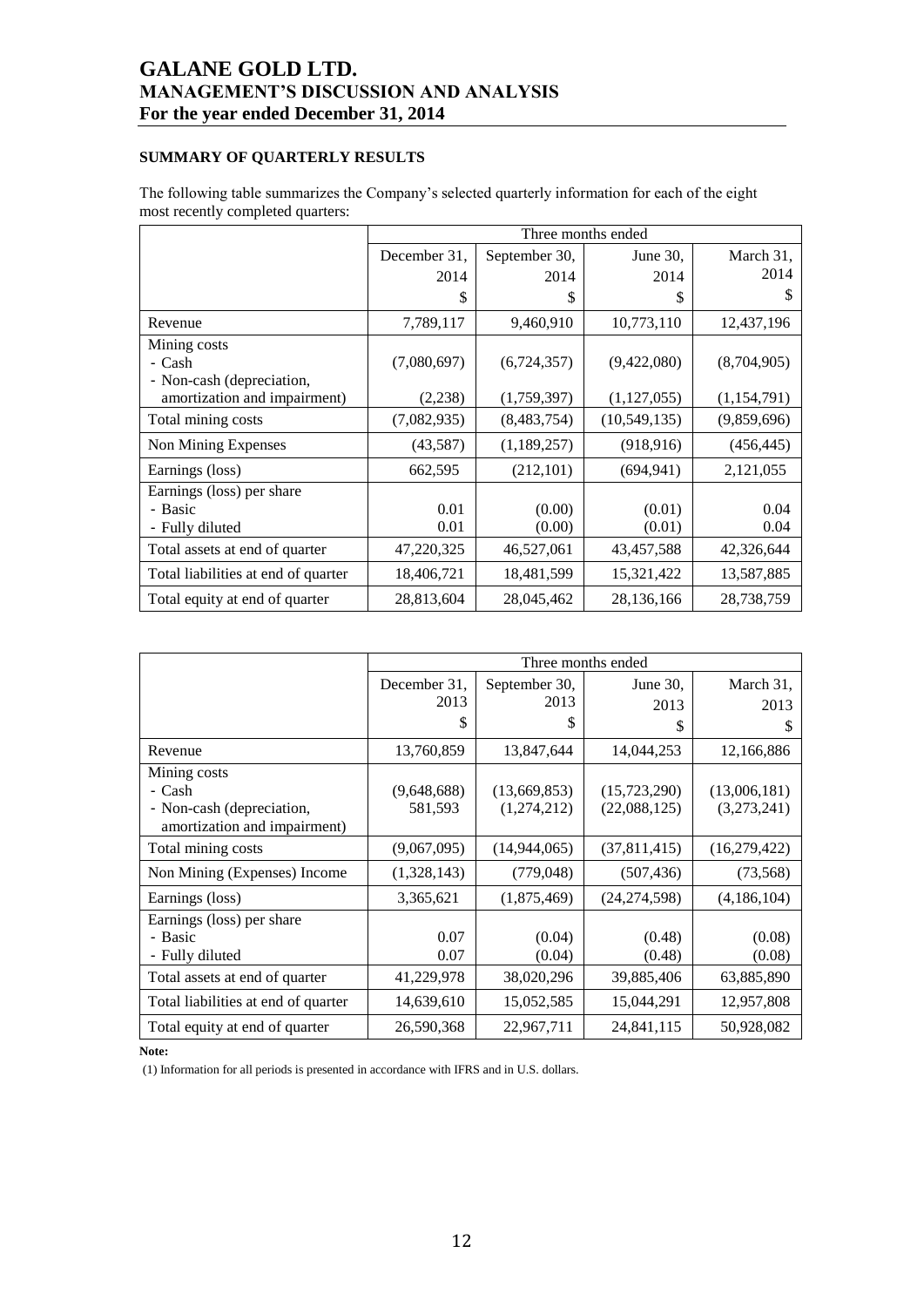## **ACQUISITIONS**

#### *NLE Acquisition*

In addition to the Acquisitions, the Company entered into an agreement (the "NLE Agreement") dated July 27, 2011 with the shareholders of the Northern Lights Exploration Company (Pty) Ltd. ("NLE") to acquire all of its issued and outstanding shares (the "NLE Acquisition"). NLE owns the rights to a number of exploration licenses near the Mupane Property (the "NLE Properties"). The NLE Acquisition was completed on April 10, 2012.

As consideration for all of the issued and outstanding shares of NLE, the Company issued 3,125,000 Common Shares to the shareholders of NLE and promissory notes in the aggregate principal amount of CDN\$400,000 which was repaid in 2012.

The NLE Agreement also provides for the issuance of up to an additional 8,750,000 Common Shares (the "NLE Contingent Shares") upon the achievement of the following exploration milestones on the NLE mineral properties within seven years from the date of the closing of the NLE Acquisition.

The NLE Agreement was amended on November 20, 2013 to clarify the definition of a resource in regards to the issuance of the NLE Contingent Shares. For the purposes of the agreement, a resource means a measured mineral resource or an indicated mineral resource as such terms are defined in Section 1.2 of NI 43-101.

The milestones set forth below are cumulative.

| <b>Milestone</b>                                                                                                                                                                                                                                                                                                               | <b>Consideration</b>              | <b>Cumulative</b><br><b>Consideration</b> |  |  |  |  |
|--------------------------------------------------------------------------------------------------------------------------------------------------------------------------------------------------------------------------------------------------------------------------------------------------------------------------------|-----------------------------------|-------------------------------------------|--|--|--|--|
| Exploration work on the mineral properties of NLE<br>confirms by way of a NI 43-101 report a measured or<br>indicated mineral resource containing at least 100,000<br>ounces of gold or the number of ounces of contained gold<br>that is mined exceeds 100,000 ounces (or any<br>combination thereof without duplication)     | 1,375,000<br><b>Common Shares</b> | 1,375,000<br><b>Common Shares</b>         |  |  |  |  |
| Exploration work on the mineral properties of NLE<br>confirms by way of a NI 43-101 report a measured or<br>indicated mineral resource containing at least 250,000<br>ounces of gold or the number of ounces of contained gold<br>that is mined exceeds 250,000 ounces (or any<br>combination thereof without duplication)     | 1,750,000<br><b>Common Shares</b> | 3,125,000<br><b>Common Shares</b>         |  |  |  |  |
| Exploration work on the mineral properties of NLE<br>confirms by way of a NI 43-101 report a measured or<br>indicated mineral resource containing at least 500,000<br>ounces of gold or the number of ounces of contained gold<br>that is mined exceeds 500,000 ounces (or<br>any<br>combination thereof without duplication)  | 3,125,000<br><b>Common Shares</b> | 6,250,000<br><b>Common Shares</b>         |  |  |  |  |
| Exploration work on the mineral properties of NLE<br>confirms by way of a NI 43-101 report a measured or<br>indicated mineral resource containing at least 1,000,000<br>ounces of gold or the number of ounces of contained gold<br>that is mined exceeds 1,000,000 ounces (or any<br>combination thereof without duplication) | 2,500,000<br><b>Common Shares</b> | 8,750,000<br><b>Common Shares</b>         |  |  |  |  |
| <b>Total</b>                                                                                                                                                                                                                                                                                                                   | 8,750,000                         | 8,750,000                                 |  |  |  |  |
|                                                                                                                                                                                                                                                                                                                                | Common<br><b>Shares</b>           | Common<br><b>Shares</b>                   |  |  |  |  |
|                                                                                                                                                                                                                                                                                                                                |                                   |                                           |  |  |  |  |

On April 7, 2014, based on the resources identified in the Resource Update and the Tekwane Update (as defined below under "Mineral Resource Update"), the independent members of the Board of Directors determined that the resource target for the first milestone was met and waived the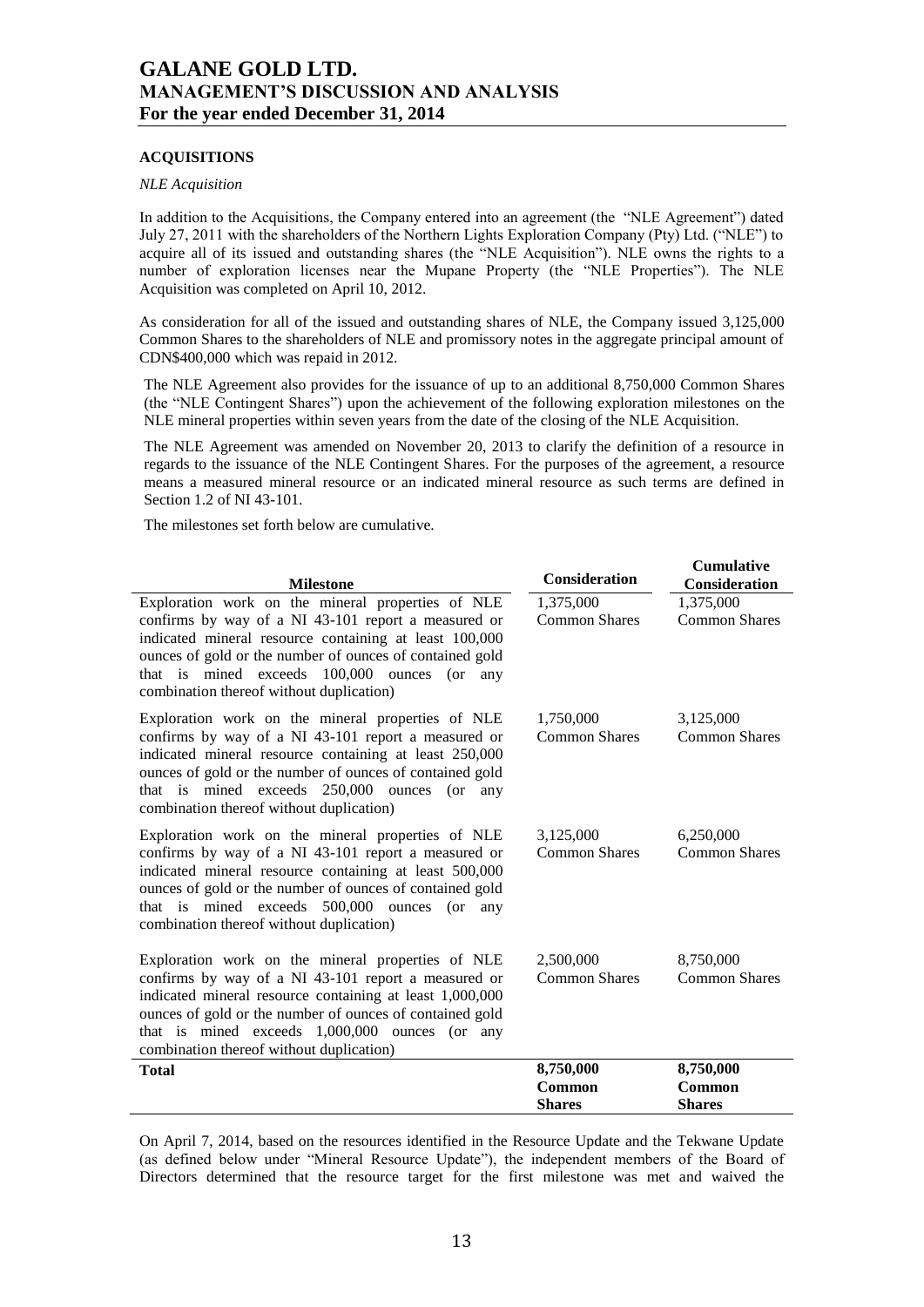requirement in the NLE Agreement to confirm the mineral resource by way of a NI 43-101 technical report and thus approved the issuance of 1,375,000 NLE Contingent Shares by the Company.

### **MINERAL RESOURCE UPDATE**

On March 18, 2013, the Company issued an update to the mineral resources in respect of the Mupane Property with an effective date of December 31, 2012 (the "Resource Update"). The following table summarises the results of the Resource Update:

| <b>Category</b>          |                                 | <b>Measured</b> |             |                | <b>Indicated</b>         |             |                |                        | <b>Measured and Indicated</b> | <b>Inferred</b> |              |             |                          |
|--------------------------|---------------------------------|-----------------|-------------|----------------|--------------------------|-------------|----------------|------------------------|-------------------------------|-----------------|--------------|-------------|--------------------------|
| <b>Deposit</b>           | <b>Cutoff</b><br>grade<br>(g/t) | Tons<br>000     | AU<br>(g/t) | Au<br>(000 oz) | <b>Tons</b><br>(000)     | AU<br>(g/t) | Au<br>(000 oz) | <b>Tons</b><br>( 000 ) | AU<br>(g/t)                   | Au<br>(000 oz)  | Tons<br>000) | AU<br>(g/t) | Au<br>(000 oz)           |
| Jims Luck                | 0.50                            | 859             | 1.05        | 29.0           | 1,659                    | 1.20        | 64.0           | 2,518                  | 1.15                          | 93.0            | 1,337        | 1.08        | 46.4                     |
| Tholo                    | 0.50                            | 20              | 1.14        | 0.7            | 926                      | 2.28        | 67.8           | 945                    | 2.26                          | 68.6            | 61           | 1.53        | 3.0                      |
| Golden Eagle             | 0.50                            | 516             | 1.45        | 24.1           | 1.087                    | 1.48        | 51.7           | 1,603                  | 1.47                          | 75.8            | 1,637        | 1.56        | 82.1                     |
| Kwena                    | 0.50                            | 266             | 0.98        | 8.4            | 535                      | 1.19        | 20.5           | 801                    | 1.12                          | 28.8            | 1.642        | 1.11        | 58.6                     |
| Tau                      | 0.80                            | 578             | 3.00        | 55.7           | 824                      | 2.75        | 72.8           | 1,402                  | 2.85                          | 128.6           | 723          | 3.05        | 70.9                     |
| <b>Mupane Stockpiles</b> |                                 | 702             | 0.97        | 21.9           | $\overline{\phantom{0}}$ |             | -              | 702                    | 0.97                          | 21.9            |              |             | $\overline{\phantom{a}}$ |
| <b>Total</b>             |                                 | 2,941           | 1.48        | 139.8          | 5,030                    | 1.71        | 276.9          | 7,971                  | 1.63                          | 416.6           | 5,401        | 1.50        | 261.1                    |

## **Galane Gold Mineral Resource Statement Effective Date: December 31, 2012**

| <b>Category</b>    |                            | <b>Measured</b>    |      |                        | <b>Indicated</b>     |             |                | Measured and Indicated l |      |                        | <b>Inferred</b> |    |                        |
|--------------------|----------------------------|--------------------|------|------------------------|----------------------|-------------|----------------|--------------------------|------|------------------------|-----------------|----|------------------------|
| Dump               | Cutoff I<br>grade<br>(g/t) | <b>Tons</b><br>000 | AU   | Αu<br>$(g/t)$ (000 oz) | <b>Tons</b><br>(000) | AU<br>(g/t) | Αu<br>(000 oz) | Tons<br>(000)            | AU   | Au<br>$(g/t)$ (000 oz) | Tons<br>(000)   | AU | Au<br>$(g/t)$ (000 oz) |
| Mupane Slimes Dump | 0.30                       | 7.195              | 0.40 | 91.8                   | -                    |             | -              | 7.195                    | 0.40 | 91.8                   |                 |    | -                      |
| <b>Total</b>       |                            | 7.195              | 0.40 | 91.8                   |                      | -           | -              | 7.195                    | 0.40 | 91.8                   | -               |    | -                      |

Resource tonnages and gold grades were reported at a 0.5 g/t Au cut-off grade. Resources from contiguous portions of the mineralisation outside of the optimized pit shell, and potentially amenable to underground mining methods, were reported at a cut-off grade of 0.8 g/t Au. A cut-off grade of 0.3g/t Au was used for the slimes dump due to the possible need for a different processing method. All resources were modelled using a 0.5 g/t Au grade cut-off for each mineralised zone, except Tau where a 0.8 g/t Au grade shell was used. A gold price of \$1,700 per ounce was used. The full text of the Resource Update is set out in the Company's news release dated March 18, 2013 entitled "Galane Gold Ltd. Announces a Mineral Reserve Update For its Botswana Properties" and is available on the Company's SEDAR profile at [www.sedar.com.](http://www.sedar.com/) As at December 31, 2014 the spot price of gold was approximately \$1,200 per ounce. See "Risks and Uncertainties".

On October 31, 2013, the Company issued a mineral resource estimate in respect of its Tekwane prospect with an effective date of September, 2013 (the "Tekwane Update"). The following table summarises the results of the Tekwane Update:

| Category       |                          |              | <b>Indicated</b> |                | <b>Inferred</b>                   |             |                |  |  |  |
|----------------|--------------------------|--------------|------------------|----------------|-----------------------------------|-------------|----------------|--|--|--|
| <b>Deposit</b> | Cut-off<br>$grade$ (g/t) | Tons<br>000) | AU<br>(g/t)      | Au<br>(000 oz) | <b>Tons</b><br>$\left(000\right)$ | AU<br>(g/t) | Au<br>(000 oz) |  |  |  |
| Tekwane        | 0.60                     | 168.125      | 2.36             | 12,735         | 151.447                           | 2.35        | 11,443         |  |  |  |

## **Tekwane Mineral Resource Estimate Effective Date: September, 2013**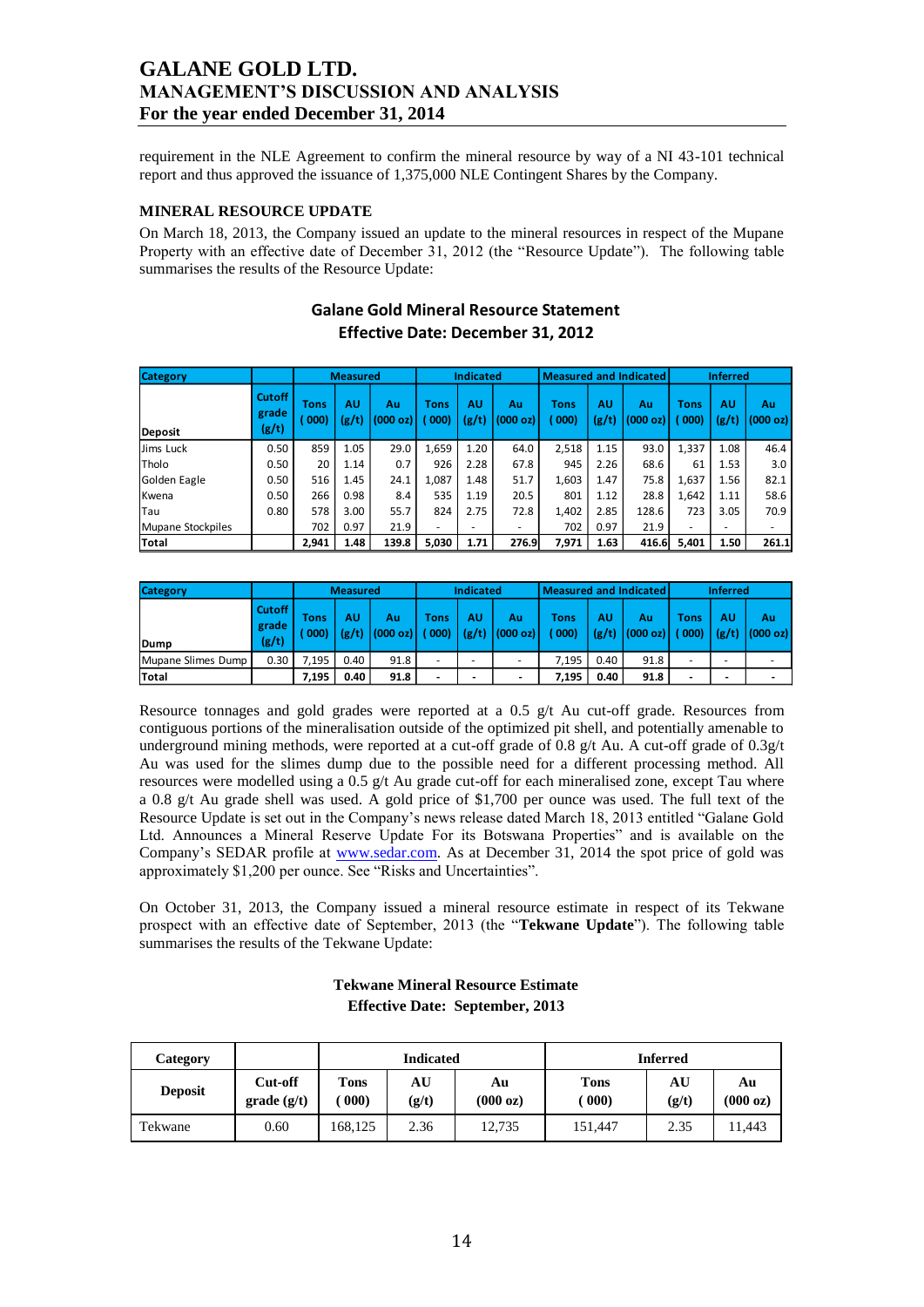## **MINERAL RESOURCE UPDATE (continued...)**

The full text of the Tekwane Update is set out in the Company's news release dated October 31, 2013 entitled "Galane Gold Ltd. Announces Mineral Resources at the Tekwane Prospect" and is available on the Company's SEDAR profile at [www.sedar.com.](http://www.sedar.com/)

Mineral resources are not mineral reserves and do not have demonstrated economic viability. There is no guarantee that any of the mineral resources disclosed in the MD&A will be converted to mineral reserves. There is also no guarantee that any of the inferred mineral resources will be upgraded to measured or indicated mineral resources. Information of a technical and scientific nature that forms the basis of the disclosure in the MD&A has been approved by Charles Byron Pr. Sci. Nat., MAusIMM., MGSSA and Chief Geologist for Galane Gold, and a "qualified person" as defined by National Instrument 43-101.

### **EXPLORATION**

The Company is conducting exploration activities over a number of prospects within the mining leases and exploration tenements which cover the bulk of the Tati greenstone belt in Botswana. The following areas were covered during 2014:

- Jim's Luck.
	- o There are 3 stratabound and parallel gold bearing horizons, two are in banded Ironstone, the third a quartz sericite shear zone - the Western parallel ("WP").
	- o Geological mapping and sampling of the WP exposed in trenches and limestone quarries showed continuity.
	- o The Environmental Impact Assessment ("EIA") was submitted and approved by the Department of Environmental Affairs ("DEA").
	- o The Mining Licence application now requires a surface right agreement from the local Land authority (the "Tati Land Board") and this is in hand with a number of factors being addressed.
- Tekwane.
	- o Sampling of the bedrock underlying the auriferous quartz rubble horizon yielded poor results confirming that the gold is confined to the rubbles which are planned to be strip mined in 2015.
	- o The EIA was completed and approved by DEA.
	- o Surface Right Agreement was applied for and granted by the Tati Land Board.
	- o The Mining Licence was applied for and granted by Department of Mines.
- Near Mine exploration.
	- o Work is planned for 2015 on a number of mined out open pits looking for extensions to ore bodies amenable to underground mining in the future.
- Tenements.
	- o A renewal application was submitted and granted for the Molomolo Mining Licence.
	- o A renewal application was submitted and granted for the Signal Hill Mining Licence.
	- o Four of the five Prospecting Licences were renewed during 2014 and the fifth renewal is awaited.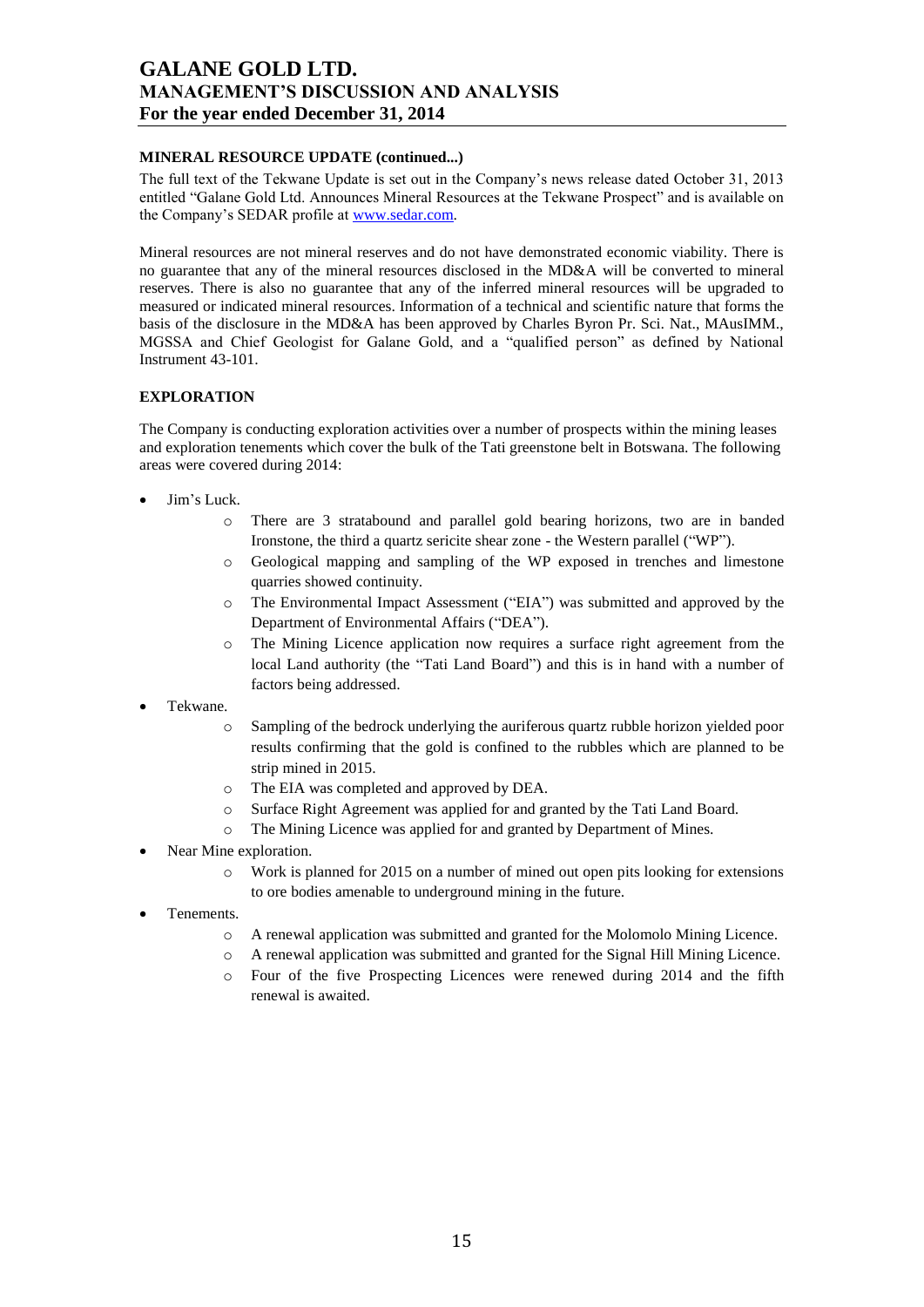## **LIQUIDITY AND CAPITAL RESOURCES**

The Company defines capital as consisting of shareholder's equity, being comprised of issued capital stock, contributed surplus and deficit and long term debt. The Company's objectives when managing capital are primarily to support the creation of shareholder value, but also to ensure that the Company is able to meet its financial obligations as they become due. The Company has not declared or paid any dividends on its Common Shares.

In order to fund the business activities intended in its current business plan, management expects that the Company's mining operations will continue to provide positive cash flow from its operations that is more than sufficient to support its corporate expenses, capital expenditure requirements and exploration activities. As described above under "Summary of Financial Position", at December 31, 2014, the Company had \$6.5 million in working capital and generated \$7.6 million in cash flow from operations for the year ended December 31, 2014. A continuation of these results is expected to provide sufficient capital to the Company to fund annual operating expenses, repayment of the Samsung facility, capital commitments budgeted and the exploration program contemplated until the end of 2015.

The revenue of the Company is dependent upon the spot price of gold. At the current level of operating costs, the Company would continue to generate positive cash flow on an annual basis from operations even if there was a 20% reduction in the spot price of gold as at December 31, 2014.

The Company's officers and senior management take full responsibility for managing the Company's capital and do so through monthly meetings and regular review of financial information. The Company's Board of Directors is responsible for overseeing this process.

### **ENVIRONMENTAL DISCUSSION**

The mining activities of the Company can give rise to obligations for site restoration and rehabilitation. Restoration and rehabilitation work can include land rehabilitation and site restoration. The extent of work required and the associated costs are dependent on the requirements in the local jurisdiction and the interpretations of the requirements by relevant authorities.

Provision for the cost of the Company's restoration and rehabilitation program is recognized at the time that environmental disturbance occurs. When the extent of disturbance increases over the life of an operation, the provision is increased accordingly. Costs included in the provision encompass obligated and reasonably estimable restoration and rehabilitation activity expected to occur progressively over the life of the operation and at the time of closure in connection with disturbances at the reporting date. Routine operating costs that may impact the ultimate restoration and rehabilitation activities such as waste material handling conducted as an integral part of a mining or production process are not included in the provision. Costs arising from unforeseen circumstances, such as the contamination caused by unplanned discharges, are recognized as an expense and liability when the event gives rise to an obligation that is probable and capable of reliable estimation.

Restoration and rehabilitation provisions are measured at the expected value of future cash flows, discounted to their present value and determined according to the probability of alternative estimates of cash flows occurring for each operation. Discount rates used are the ones most appropriate for the location of the mine. Significant judgments and estimates are involved in forming expectations of future activities and the amount and timing of the associated cash flows. Those expectations are formed based on existing environmental and regulatory requirements. As at December 31, 2014, the amount reflected in the Company's restoration and rehabilitation provision is \$3.1 million (on an undiscounted basis, the total payments are estimated at \$3.3 million) which was calculated by an independent contractor.

The value of the provision is progressively increased over time as the effect of discounting unwinds, creating an expense recognized as part of finance costs. Potential changes in the laws and regulations could have an adverse risk on the actual restoration costs that the Company could incur in the future.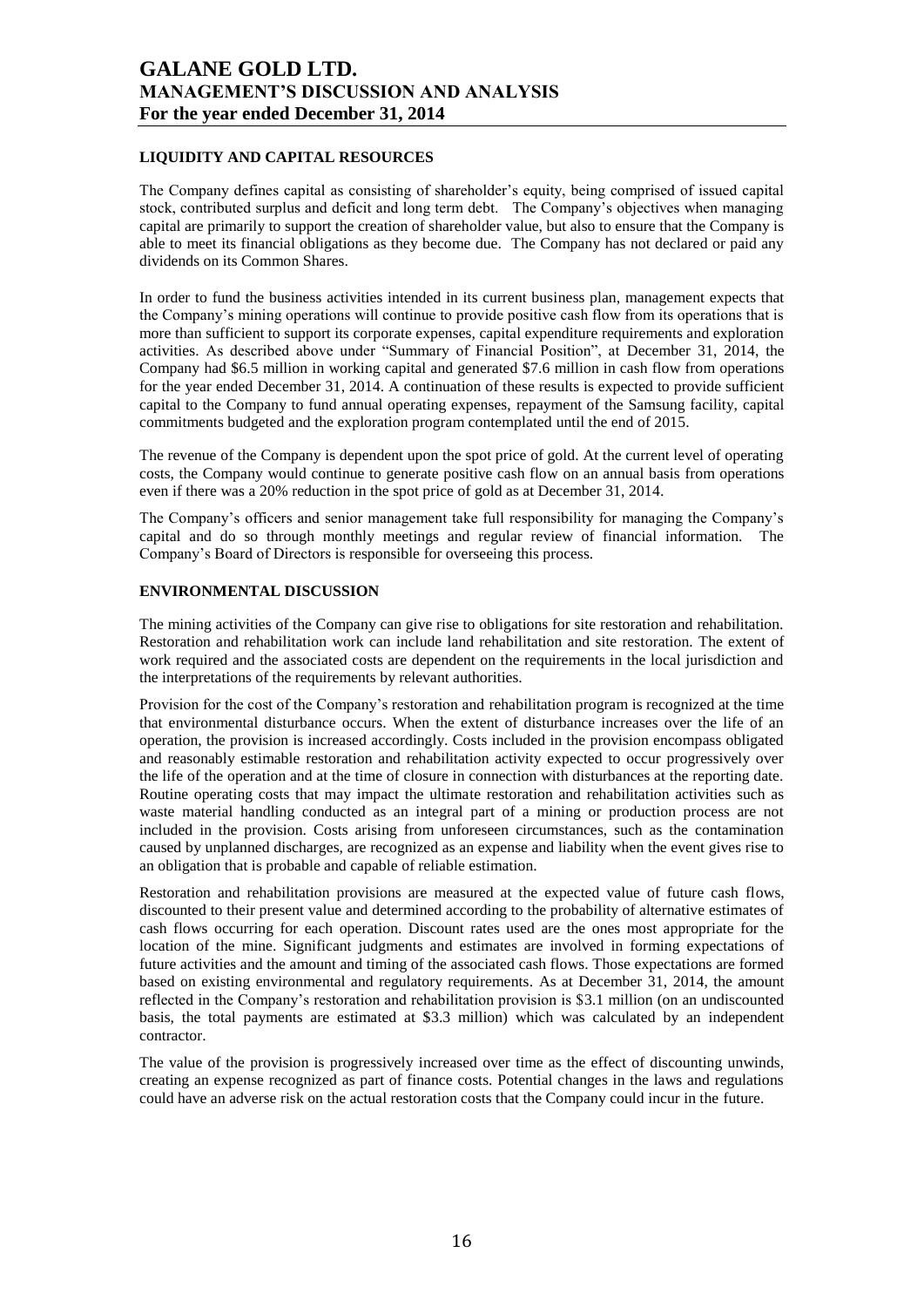### **FINANCIAL INSTRUMENTS**

The Company's financial instruments consist of cash, trade and other receivables, accounts payable and accrued liabilities, interest bearing loans and borrowing, and warrants denominated in foreign currencies. The fair value of the Company's trade and other receivables, and accounts payable and accrued liabilities approximate their carrying value, which is the amount disclosed on the balance sheet dates due to their short-term maturities or ability of prompt liquidation. Cash, under the fair value hierarchy, is based on level-one quoted prices in active markets for identical assets or liabilities. The Company's other financial instruments, specifically interest bearing loans and borrowings and warrants denominated in foreign currency are recorded at amortized cost using the effective interest rate method.

Strategic and operational risks are risks that arise if the Company fails to identify opportunities and/or threats arising from changes in the markets in which the Company operates. These strategic opportunities or threats arise from a range of factors that might include changing economic and political circumstances and regulatory developments and competitor actions. These risk factors are more fully addressed under the "Risks and Uncertainties" section of this  $MD&A$ .

Credit risk is the risk that one party to a financial instrument will cause a loss for the other party by failing to discharge an obligation. The Company is subject to normal industry credit risks. The Company currently has no trade receivables for the purchase of the gold it produces, and other receivable balance consists of amounts outstanding on tax credits from governmental authorities, each of which are expected to be paid in the near term at face value. The Company's exposure to credit risk is minimal.

Liquidity risk is the risk that an entity will encounter difficulty in meeting obligations associated with financial liabilities. The Company's approach to managing liquidity risk is to ensure that it will have sufficient liquidity to meet liabilities when due. As at December 31, 2014, the Company had a cash, gold inventory and receivables balance of \$17,828,377 (December 31, 2013 - \$17,977,615) to settle current liabilities of \$11,303,250 (December 31, 2012 - \$10,089,864). All of the Company's financial liabilities have contractual maturities of less than 30 days and are subject to normal trade terms. The Company has sufficient working capital to meet its short-term business requirements. See "Liquidity" and Capital Resources" section for further commentary on the Company's liquidity risks.

Interest risk is the risk that the fair value of future cash flows will fluctuate as a result of changes in market risk. The Company's sensitivity to interest rates is currently immaterial.

Currency risk is the risk that the fair value or future cash flows of a financial instrument will fluctuate because of changes in foreign exchange rates. The Company's operations are in Botswana and Canada and its functional currency is U.S. dollars. The international nature of the Company's operations results in foreign exchange risk as transactions are denominated in foreign currencies, including the Botswana Pula, the South African Rand and Canadian Dollars. The operating results and the financial position of the Company are reported in U.S. dollars. The fluctuations of the operating currencies in relation to the U.S. dollar will, consequently, have an impact upon the reported results of the Company and may also affect the value of the Company's assets and liabilities. The Company monitors the volatility of foreign exchange rates and will hedge its currency risk if it determines that the need arises.

Market risk is the risk that the fair values or future cash flows of the Company will fluctuate because of changes in market commodity rates. The Company's efforts are currently focused on the production of gold. As such, the Company's future cash flows and valuation of its future mineral assets will be exposed to market risk on the price fluctuations of gold as a commodity.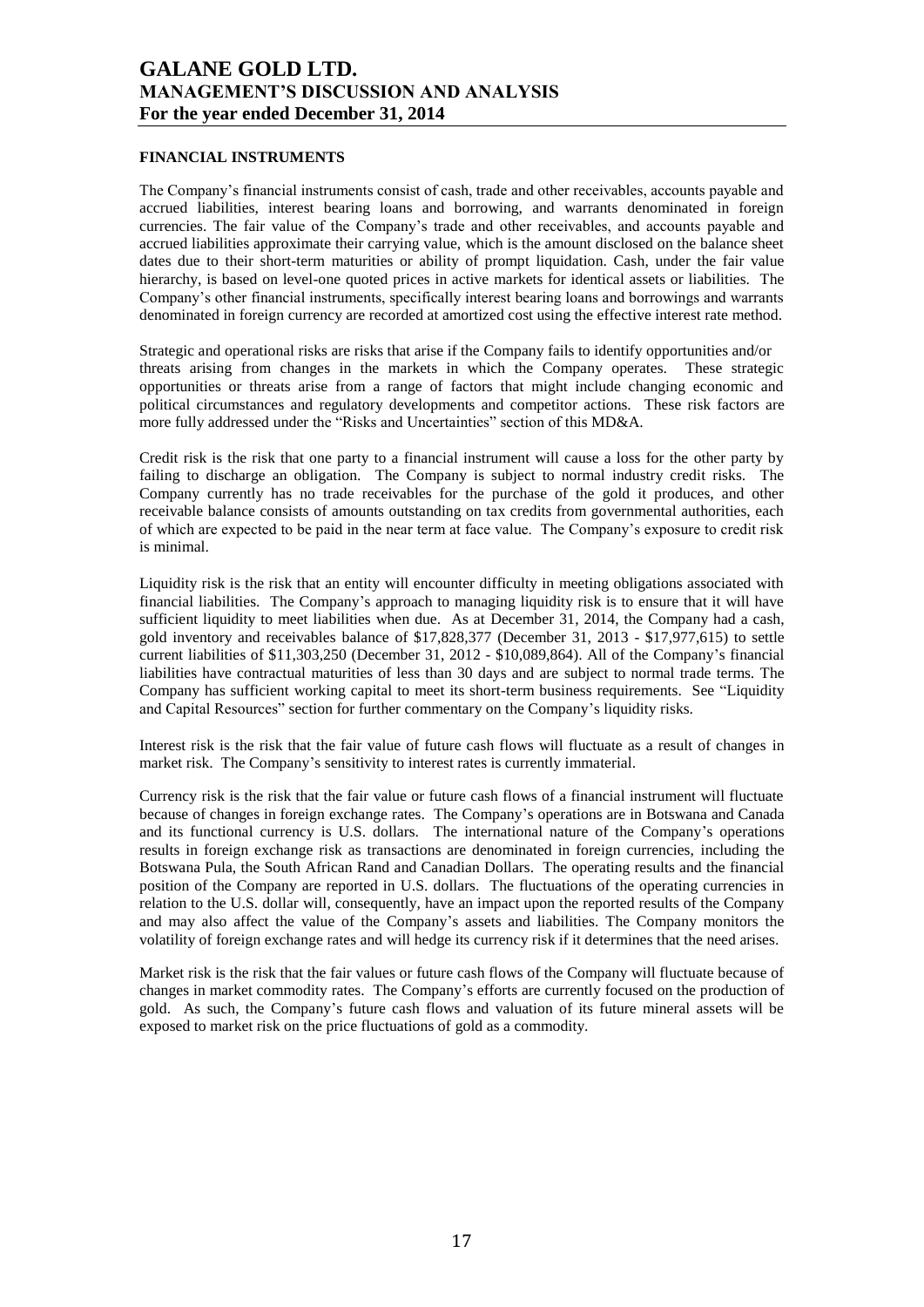### **ISSUED AND OUTSTANDING SHARE CAPITAL**

The Company's authorized capital consists of an unlimited number of Common Shares, of which 52,820,290 Common Shares are issued and outstanding as of the date of this MD&A. On a diluted basis, the Company has 56,075,290 Common Shares outstanding as of the date of this MD&A, assuming the exercise of 3,255,000 outstanding stock options pursuant to the Company's stock option plan.

The Company adopted the Share Purchase Plane ("SPP"), which was approved by shareholders at the annual and special meeting of the Company on June 12, 2012. Under the terms of the SPP, each participating officer, director, or employee that has been employed with the Company or its subsidiaries for at least six months is entitled to receive the matching number of Common Shares acquired pursuant to the SPP at no cost to such officer, director or employee. Subject to certain conditions, such deferred matching shares will be issued to the participating officers, directors or employees over a three-year period following the date of the purchase of the qualifying shares. On June 15, 2014, the Company issued 16,836 common shares as deferred matching shares under the SPP. On December 15, 2014, the Company issued 142,832 common shares as deferred matching shares under the SPP. As of the date of this MD&A, the participating officers, directors and employees of the Company may be issued an aggregate of 279,660 deferred matching shares over a three-year period.

The deferred share unit plan (the "DSU Plan") was approved by the shareholders of the Company at the annual and special meeting held on June 3, 2014. Subject to adjustment in certain circumstances, the maximum aggregate number of common shares that may be reserved for issuance pursuant to the DSU Plan is 5,266,062 common shares. As of the date of this MD&A, subject to the terms of the DSU Plan, participating officers, directors, employees and consultants of the Company may be issued an aggregate of up to 4,049,044 common shares pursuant to deferred share units awarded under the DSU Plan.

## **TRANSACTIONS WITH RELATED PARTIES**

During the year ended December 31, 2014 and 2013, the following related party transactions occurred:

- Charles Byron, a director of the Company:
	- o Mr Byron was issued 660,000 common shares that were payable pursuant to the NLE acquisition (Note 15 (f));
	- o The Company paid rent of \$10,968 for office premises to Great African Services (Pty) Ltd., a company owned by a consortium of individuals that includes Charles Byron (2013 - \$22,854);
- IAMGOLD, a shareholder with significant influence, by holding in excess of 20% of the common shares of the Company:
	- o During the year ended December 31, 2014 the Company paid to IAMGOLD \$2,533,333 in cash representing the final payment on its interest bearing note  $(2013 - $1,266,667);$
	- o The Company paid to IAMGOLD \$191,978 representing the final interest payable on its interest bearing note (2013 - \$89,127).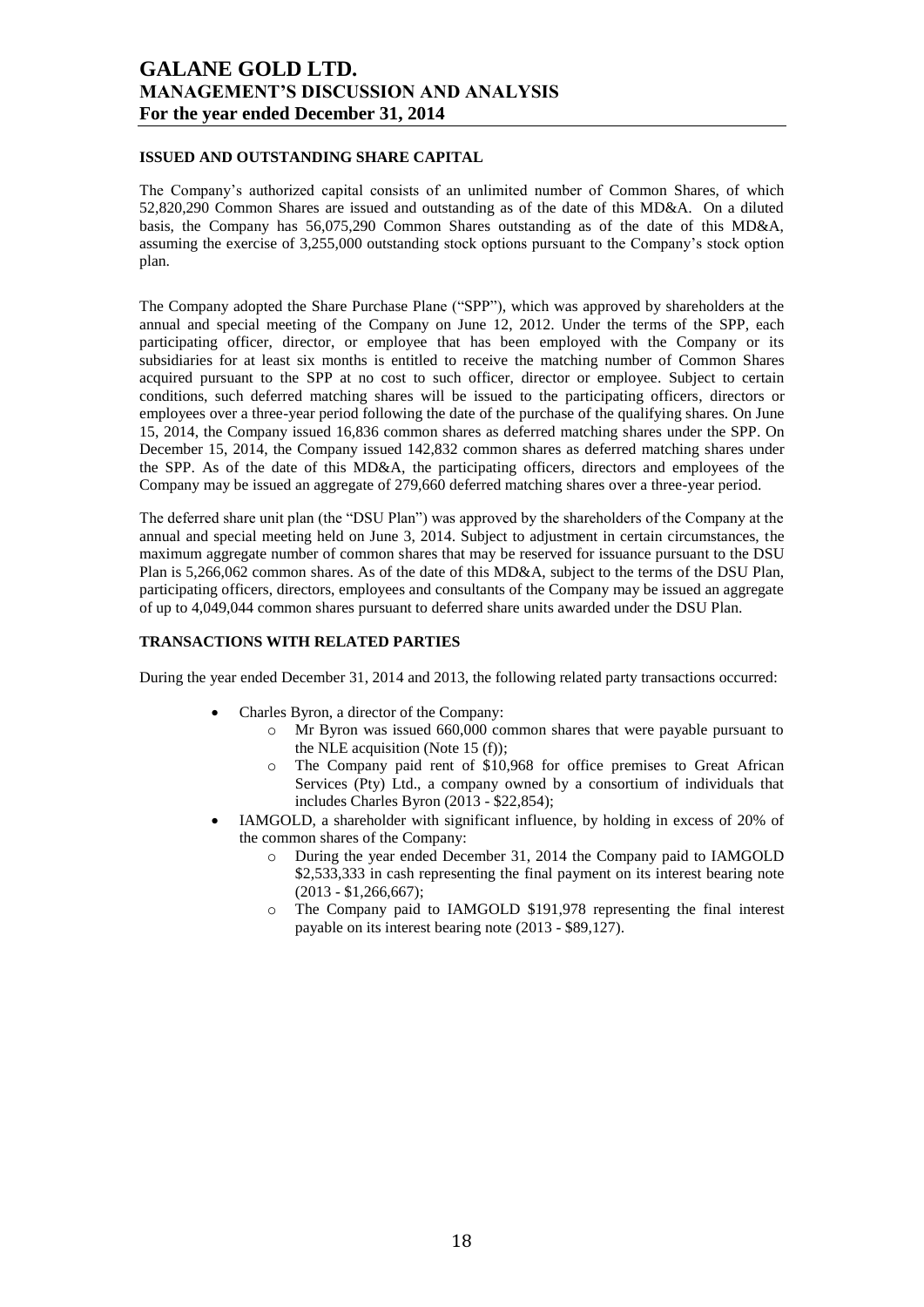### **NEW AND AMENDED ACCOUNTING POLICIES ADOPTED BY THE COMPANY**

The following accounting standards are effective and implemented as of January 1, 2014:

#### **a) IFRIC 21 - Levies**

IFRIC 21 provides guidance on the accounting for levies in accordance with the requirements of IAS 37 – Provisions, Contingent Liabilities and Contingent Assets. The Company adopted IFRIC 21 in its financial statements for the period beginning January 1, 2014 and it did not have a material impact on the financial statements.

#### **FUTURE ACCOUNTING POLICIES**

The following accounting standards are to be adopted in the future:

#### **(a) IFRS 9 – Financial instruments**

The IASB has issued IFRS 9, Financial Instruments, which is a four-part project proposing to replace IAS 39, Financial Instruments: Recognition and Measurement. IFRS 9 is effective for annual periods beginning on or after January 1, 2018, with early adoption permitted. The Company will evaluate the impact of the change to its financial statements based on the characteristics on its financial instruments at the time of adoption.

#### **(b) IFRS 15 – Revenue from Contracts with Customers**

In May 2014, the IASB issued IFRS 15, Revenue from Contracts with Customers (IFRS 15). The standard replaces IAS 11 "Construction Contracts", IAS 18 "Revenue", IFRIC 13 "Customer Loyalty Programmes", IFRIC 15 "Agreements for the Construction of Real Estate", IFRIC 18 "Transfer of Assets From Customers" and SIC 31 "Revenue – Barter Transactions Involving Advertising Services". IFRS 15 is effective for periods beginning on or after January 1, 2017, permits early adoption, and is to be applied retrospectively. IFRS 15 clarifies the principles for recognizing revenue from contracts with customers. The Company is in the process of evaluating the requirements of the new standard.

### **(c) IAS 16 – Property, Plant and Equipment and IAS 38**

In May 2014, the IASB issued amendments to IAS 16 Property, plant and equipment and IAS 38 Intangible assets. The amendments are effective for annual periods beginning on or after January 1, 2016 and are to be applied prospectively. The amendments clarify the factors in assessing the technical or commercial obsolescence and the resulting depreciation period of an asset and state that a depreciation method based on revenue is not appropriate. The Company is in the process of evaluating the requirements of the new standard.

#### **(d) IFRS 11 – Joint Arrangements**

In May 2014, the IASB issued amendments to IFRS 11 Joint Arrangements (IFRS 11). The amendments in IFRS 11 are effective for annual periods beginning on or after January 1, 2016 and are to be applied prospectively. The amendments clarify the accounting for acquisition of interests in joint operations and require the acquirer to apply the principles on business combinations accounting in IFRS 3 Business combinations. The Company is in the process of evaluating the requirements of the new standard.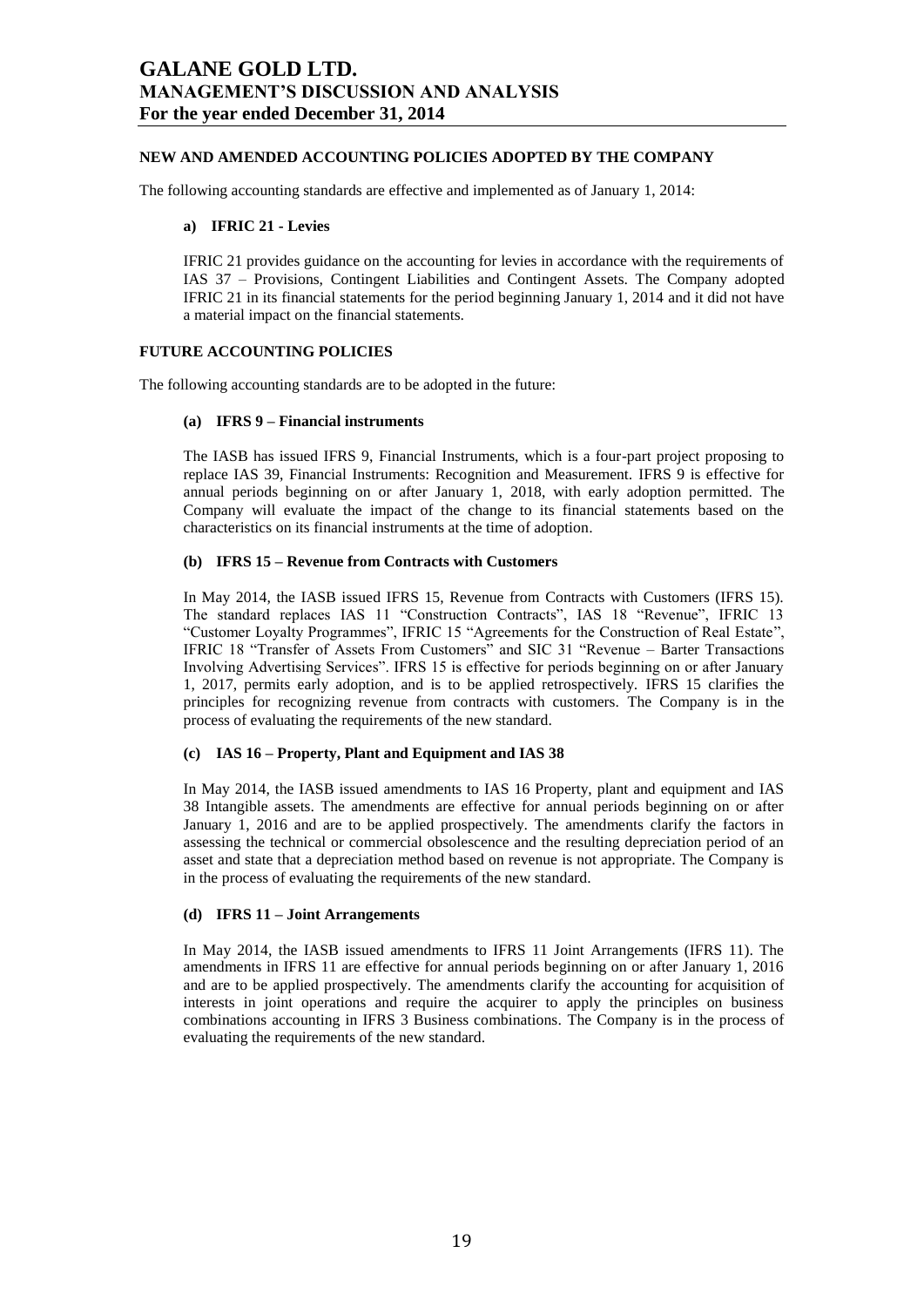### **COMMITMENTS**

As at the date of this MD&A, the Company had the following commitments:

### **(a) Royalty expenses**

Production from the Mupane operation is subject to third party royalties (included in mining costs) of 5% of revenues based on market prices at the date of shipment. For the year to December 31, 2014, the Company paid \$2,016,395 in royalties (2013 - \$2,723,035).

### **(b) Operating contractual obligations**

The Company has operating lease obligations which relate to obligations for land operating lease agreements as follows:

| • To be incurred in 2015     | \$295.553 |
|------------------------------|-----------|
| • To be incurred in 2016     | \$252.159 |
| • To be incurred $2017-2019$ | \$917.219 |

### **(c) Claims**

The Company is also subject to the possibility of revised tax assessments for some years. The Company does not believe that, should unfavourable decisions arise from any review of its tax filings, that any amount it might be required to pay will be material. No amounts have been provided for in the Financial Statements.

## **OFF-BALANCE SHEET ARRANGEMENTS**

The Company currently has no off-balance sheet arrangements.

### **RISKS AND UNCERTAINTIES**

There are a number of risk factors that could cause future results to differ materially from those described herein. The risks and uncertainties described herein are not the only ones the Company faces. Additional risks and uncertainties, including those that the Company does not know about now or that it currently deems immaterial, may also adversely affect the Company's business.

### **Risk Factors relating to the Business of Galane**

### *Galane depends on a single mineral project*

The Mupane Property is Galane's only material property and accounts for all of Galane's current mineral resources and reserves and the potential for the future generation of revenue under the current work program. Any adverse development affecting the progress of the Mupane Property such as, but not limited to, unusual and unexpected geologic formations, seismic activity, rock bursts, cave-ins, flooding and other conditions involved in the drilling and removal of material, any of which could result in damage to, or destruction of, mines and other producing facilities, damage to life or property, environmental damage, hiring suitable personnel and engineering contractors, or securing supply agreements on commercially suitable terms, may have a material adverse effect on the Company's financial performance and results of operations.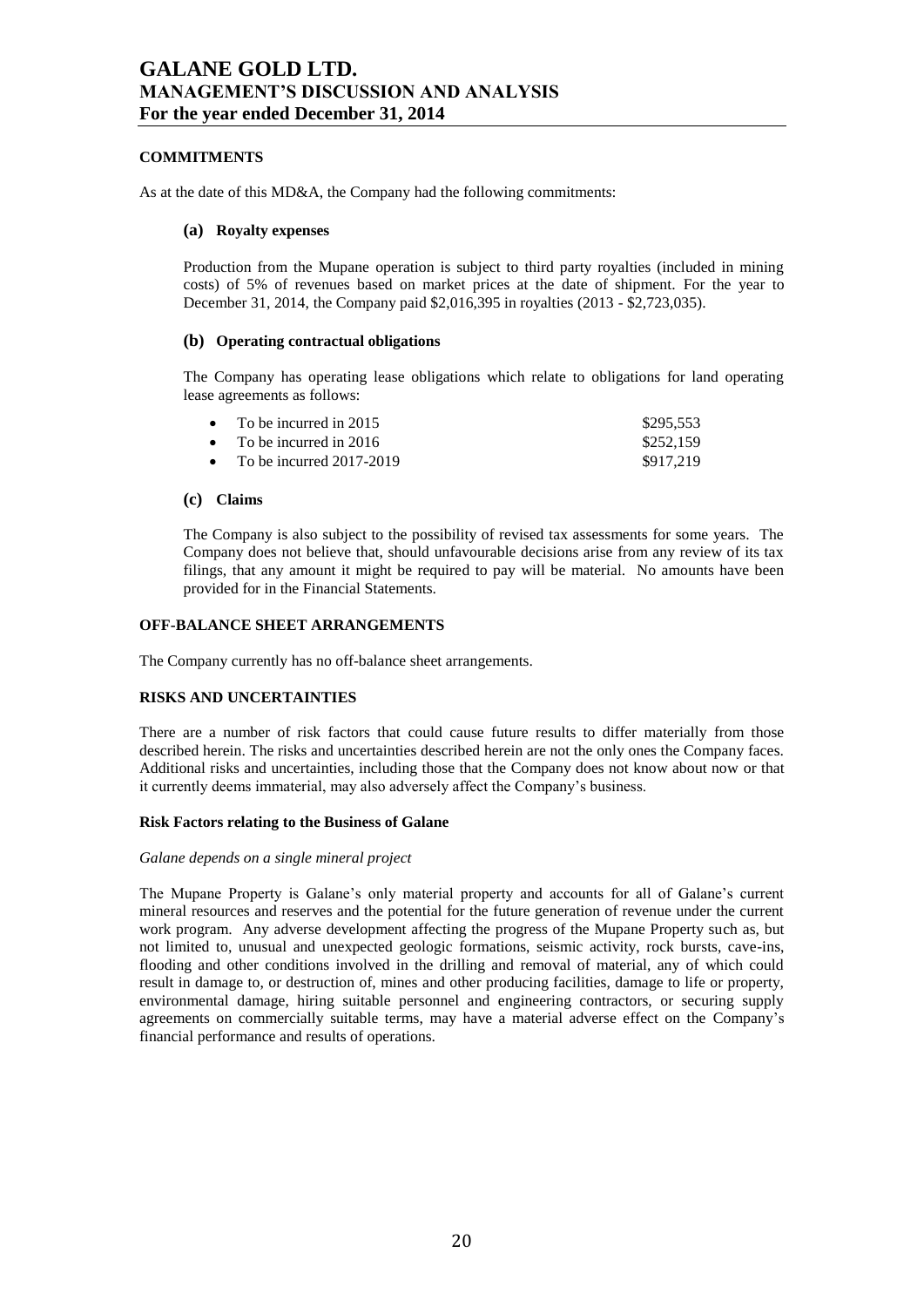*Gold price volatility may affect the future production, profitability, financial position and financial condition of the Company*

The development and success of the Mupane Property is primarily dependent on the future price of gold. Gold prices are subject to significant fluctuation and are affected by a number of factors which are beyond the control of the Company. Such factors include, but are not limited to, interest rates, exchange rates, inflation or deflation, fluctuation in the value of the United States dollar and foreign currencies, global and regional supply and demand, and the political and economic conditions of major gold-producing countries throughout the world. The price of gold and other precious metals has fluctuated widely in recent years and declined dramatically in 2013, and future serious price declines could cause continued development of, and commercial production from, the Company's properties to be impracticable or uneconomic. Depending on the price of gold, projected cash flow from planned mining operations may not be sufficient and the Company could be forced to discontinue development and may lose its interest in, or may be forced to sell, some of its properties. Future production from the Company's mining properties is dependent on gold prices that are adequate to make these properties economically viable.

Furthermore, reserve calculations and life-of-mine plans using lower gold prices could result in material write-downs of the Company's investment in mining properties and increased amortization, reclamation and closure charges. In addition to adversely affecting the Company's mineral reserve estimates and its financial condition, declining commodity prices can impact operations by requiring a reassessment of the feasibility of a particular project. Such a reassessment may be the result of a management decision or may be required under financing arrangements related to a particular project. Even if the project is ultimately determined to be economically viable, the need to conduct such a reassessment may cause substantial delays or may interrupt operations until the reassessment can be completed.

Fluctuations in gold prices may materially adversely affect the Company's financial performance or results of operations. If the world market price of gold was to drop and the prices realized by the Company on gold sales were to decrease and remain at such a level for any substantial period, the profitability of the Company and cash flow would be negatively affected. The world market price of gold has fluctuated widely during the last several years. If the market price of gold falls and remains below production costs of the Company's mining operations for a sustained period, losses would be sustained, and, under certain circumstances, there may be a curtailment or suspension of some or all of its mining and exploration activities. The Company would also have to assess the economic impact of any sustained lower gold prices on recoverability and, therefore, the cut-off grade and level of the Company's gold mineral reserves and resources. These factors could have an adverse impact on the Company's production estimates, future cash flows, earnings, results of operations, stated mineral reserves and financial condition.

#### *Foreign investments and operations are subject to numerous risks associated with operating in foreign jurisdictions*

The Company conducts its mining, development and exploration activities in Botswana. The Company's foreign mining investments are subject to the risks normally associated with the conduct of business in foreign countries. The occurrence of one or more of these risks could have a material and adverse effect on the Company's profitability or the viability of its affected foreign operations, which could have a material and adverse effect on the Company's future cash flows, earnings, results of operations and financial condition.

Risks may include, among others, labour disputes, invalidation of governmental orders and permits (including permits necessary for executives and key employees to work in Botswana), corruption, uncertain political and economic environments, sovereign risk, war (including in neighbouring states), civil disturbances and terrorist actions, arbitrary changes in laws or policies of particular countries, the failure of foreign parties to honour contractual relations, corruption, foreign taxation, delays in obtaining or the inability to obtain necessary governmental permits, opposition to mining from environmental or other non-governmental organizations, limitations on foreign ownership, limitations on the repatriation of earnings, limitations on gold exports, instability due to economic under-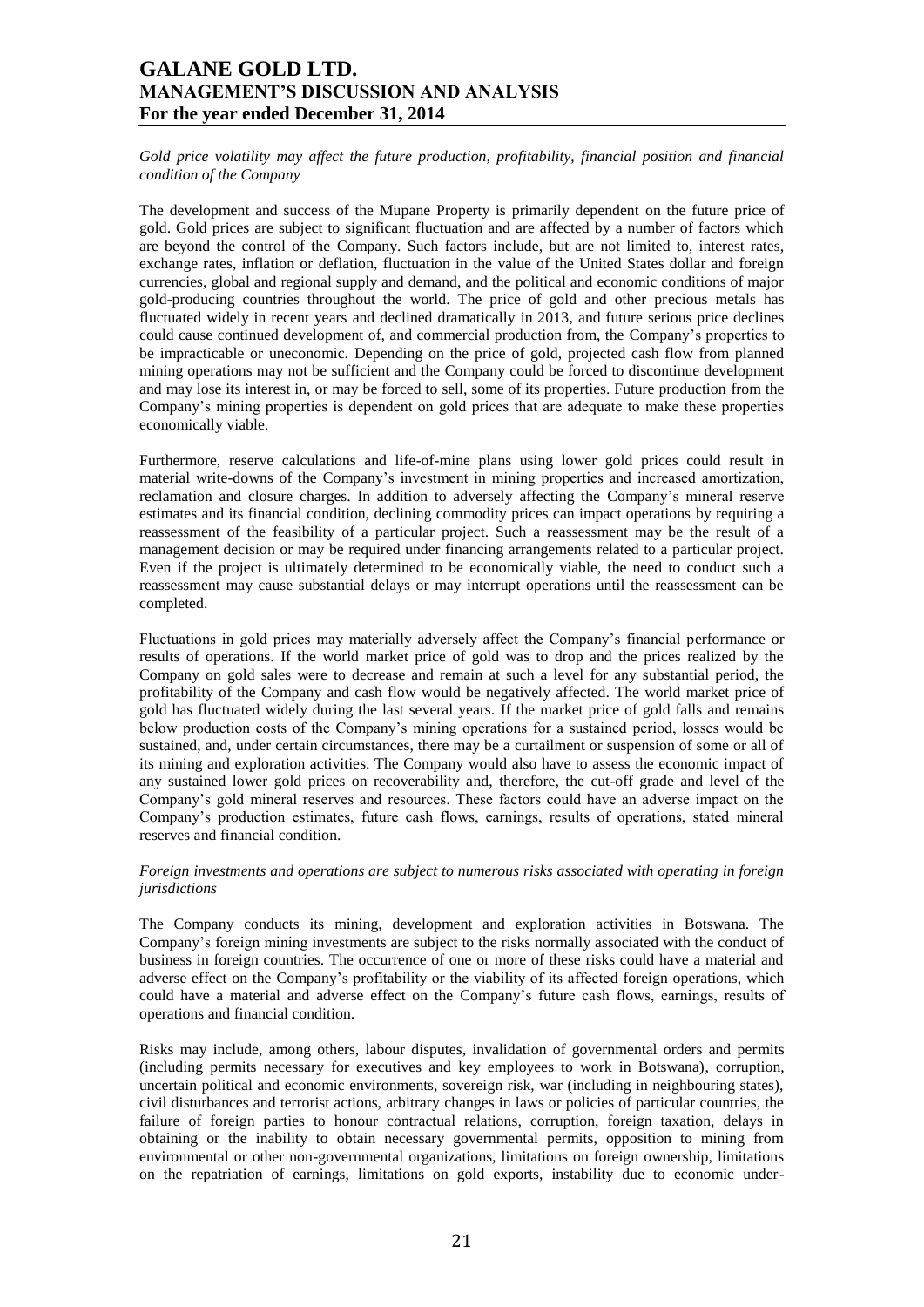development, inadequate infrastructure and increased financing costs. In addition, the enforcement by the Company of its legal rights to exploit its properties may not be recognized by the government of Botswana or by its court system. These risks may limit or disrupt the Company's operations, restrict the movement of funds or result in the deprivation of contractual rights or the taking of property by nationalization or expropriation without fair compensation.

The economy and political system of Botswana should be considered by investors to be less predictable than those in countries in which the majority of investors are likely to be resident. The possibility that the current, or a future, government may adopt substantially different policies, take arbitrary action which might halt production, extend to the re-nationalization of private assets or the cancellation of contracts, the cancellation of mining and exploration rights and/or changes in taxation treatment cannot be ruled out, the happening of any of which could result in a material and adverse effect on the Company's results of operations and financial condition.

#### *The Company may experience regulatory, consent or permitting delays*

The business of mineral exploration, project development, mining and processing is subject to various national and local laws and plans relating to: permitting and maintenance of title; environmental consents; taxation; employee relations; heritage/historic matters; health and safety; royalties; land acquisition; and other matters.

There is a risk that the necessary permits, consents, authorizations and agreements to implement planned exploration, project development, or mining may not be obtained under conditions or within time frames that make such plans economic, that applicable laws, regulations or the governing authorities will change or that such changes will result in additional material expenditures or time delays.

#### *The Company's exploration, development and mining activities are situated entirely in a single country*

The Company conducts its exploration, development and mining activities entirely in Botswana. Galane believes that the Government of Botswana supports the development of natural resources. There is no assurance that future political and economic conditions in Botswana will not result in the Government of Botswana adopting different policies respecting foreign development and ownership of mineral resources. Any such change in policy may result in changes in laws affecting ownership of assets, land tenure and mineral concessions, taxation, royalties, rates of exchange, environmental protection, labour relations, repatriation of income and return of capital, which may affect both the Company's ability to undertake exploration and development activities in respect of future properties as well as its ability to continue to explore, develop and mine those properties in respect of which it has obtained mineral exploration rights to date.

#### *The Company relies on its management team and outside contractors, and the loss of one or more of these persons may adversely affect Galane*

The success of the operations and activities of the Company is dependent to a significant extent on the efforts and abilities of its management and outside contractors. The Corporation's management team is concentrated on a small number of key employees. Investors must be willing to rely to a significant extent on management's discretion and judgment, as well as the expertise and competence of outside contractors. Galane does not have in place formal programs for succession of management and training of management, nor does it hold key person insurance on these individuals. The loss of one or more of these key employees or contractors, if not replaced, could adversely affect the Company's profitability, results of operations and financial condition. Certain executives and key employees of the Company require permits to work and reside in Botswana. There is no guarantee that the Government of Botswana will grant such permits, or if granted, that such permits will be renewed or not revoked.

### *Galane's insurance coverage does not cover all of its potential losses, liabilities and damages related to its business and certain risks are uninsured or uninsurable*

Galane's business is subject to a number of risks and hazards generally, including adverse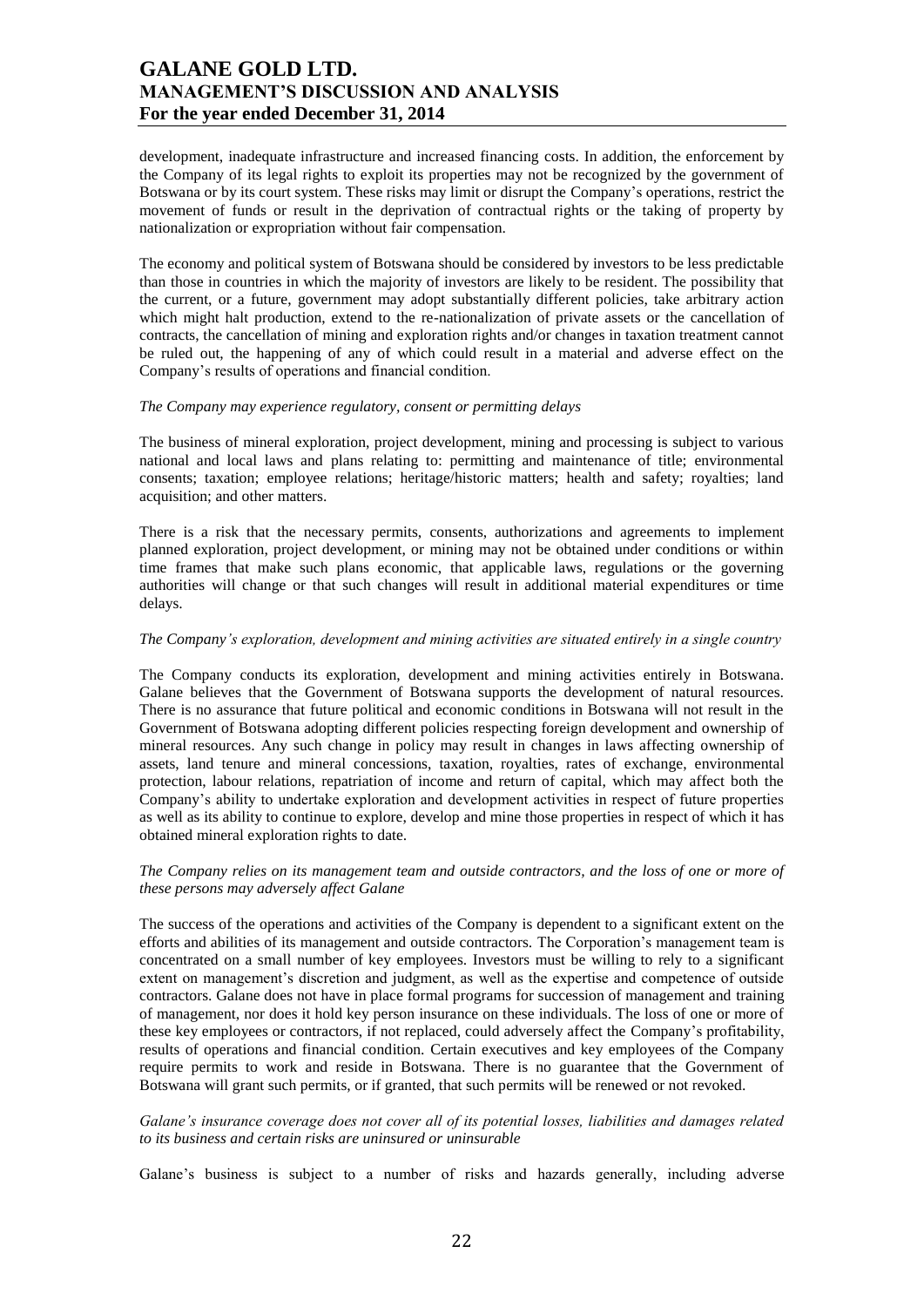environmental conditions, industrial accidents, labour disputes or slowdowns, unusual or unexpected geological conditions, ground or slope failures, cave-ins, changes in the regulatory environment or laws, and natural phenomena such as inclement weather conditions, floods and earthquakes. Such occurrences could result in damage to mineral properties or production facilities, personal injury or death, environmental damage to Galane's properties or the properties of others, delays in development or mining, monetary losses and possible legal liability.

Although the Company maintains insurance to protect against certain risks in such amounts as it considers to be reasonable, its insurance does not cover all the potential risks associated with its operations. The Company may also be unable to maintain insurance to cover certain risks at economically feasible premiums. Insurance coverage may not continue to be available or may not be adequate to cover any resulting liability. Moreover, insurance against risks such as environmental pollution or other hazards as a result of exploration and production is not generally available to Galane or to other companies in the mining industry on acceptable terms. The Company might also become subject to liability for pollution or other hazards which may not be insured against or which the Company may elect not to insure against because of premium costs or other reasons. Losses from these events may cause the Company to incur significant costs that could have a material adverse effect upon its financial performance and results of operations.

The mining industry is subject to significant risks and hazards, including environmental hazards, industrial accidents, unusual or unexpected geological conditions, labour force disruptions, unavailability of materials and equipment, weather conditions, pit wall failures, rock bursts, groundfalls, slope failures, cave-ins, flooding, seismic activity, water conditions and gold bullion losses and other natural or man-provoked incidents that could affect the mining of ore, most of which are beyond the Company's control. These risks and hazards could result in: damage to, or destruction of, mineral properties or production facilities; personal injury or death; environmental damage; delays in mining; and monetary losses and possible legal liability. As a result, production may fall below historic or estimated levels and the Company may incur significant costs or experience significant delays that could have a material adverse effect on the Company's financial performance, liquidity and results of operations. To minimize risks in these areas, the Company provides training programs for employees and has joint management-worker committees to review work practices and environment.

#### *Currency fluctuations may affect the costs that the Company incurs in its operations*

The revenue from financing activities may be received in Canadian dollars while a significant portion of its operating expenses will be incurred in United States dollars, Botswana Pulas and other foreign currencies. From time to time, the Company will borrow funds and will incur capital expenditures that are denominated in foreign currency. Gold is sold throughout the world, based principally on a U.S. dollar price, but as stated above, a portion of the Company's operating expenses are incurred in non-U.S. dollar currencies. The appreciation of non-U.S. dollar currencies in those countries where the Company has mining, exploration and/or development operations against the U.S. dollar would increase the costs of gold production at such operations which could materially and adversely affect the Company's profitability, results of operation and financial position.

### *Failure to generate sufficient cash flow from operations to fund the Company's capital expenditure plans may result in a delay or indefinite postponement of exploration, development or production.*

To fund growth, Galane may depend on securing the necessary capital through loans or other forms of permanent capital. The availability of this capital is subject to general economic conditions and lender and investor interest in the Company and its projects. In addition, a portion of Galane's activities is directed to the search for and the development of new mineral deposits. The Company may be required to seek additional financing to maintain its capital expenditures at planned levels. Galane will also have additional capital requirements to the extent that it decides to expand its present operations and exploration activities or construct additional new mining and processing operations or take advantage of opportunities for acquisitions, joint ventures or other business opportunities that may arise. Financing may not be available when needed or, if available, may not be available on terms acceptable to the Company. Failure to obtain any financing necessary for the Company's capital expenditure plans may result in a delay or indefinite postponement of exploration, development or production.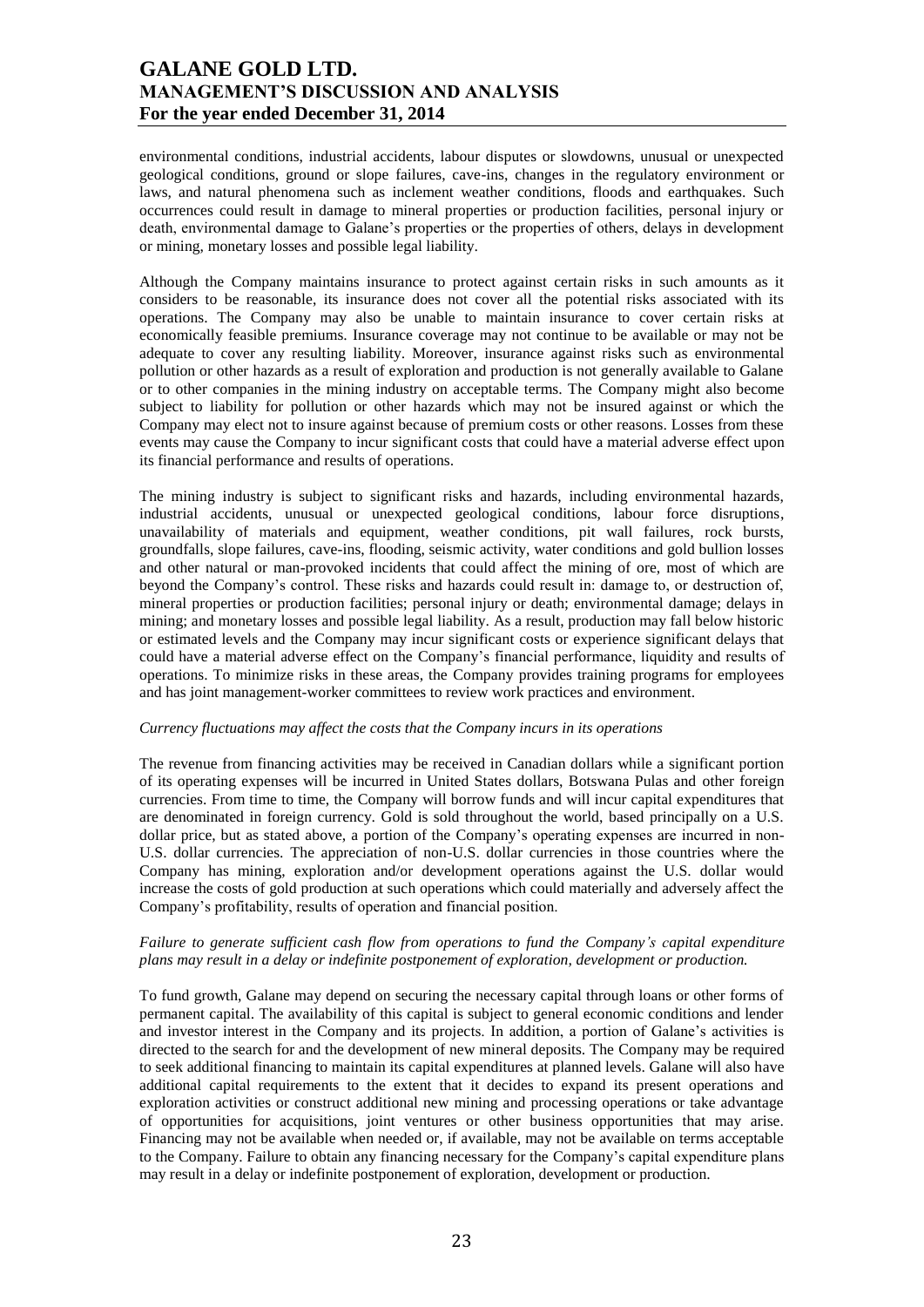In order to finance future operations and development efforts, Galane expects to have sufficient cash flow from operations, but may raise funds through project financing or the issue of Common Shares or the issue of securities convertible into Common Shares.

The constating documents of Galane allow it to issue, among other things, an unlimited number of Common Shares for such consideration and on such terms and conditions as may be established by the directors of the Company, in many cases, without the approval of shareholders. The Company cannot predict the size of future issues of Common Shares or the issue of securities convertible into Common Shares or the effect, if any, that future issues and sales of the Common Shares will have on the market price of the Common Shares. Due to recent market volatility, there may be an increased risk of dilution for existing shareholders should Galane need to issue additional Common Shares at a lower share price to meet its capital requirements. Any transaction involving the issue of previously authorized but unissued Common Shares or securities convertible into Common Shares, would result in dilution, possibly substantial, to the then current shareholders.

#### *The Company's fair value estimates with respect to the carrying amount of mineral interests are based on numerous assumptions and may differ significantly from actual fair values.*

Periodically, the Company evaluates the carrying amount of mineral interests to determine whether the effect of current events and circumstances indicate such carrying amount may no longer be supportable, which becomes more of a risk in the global economic conditions that exist currently. The fair values of its reporting units are based, in part, on certain factors and assumptions that may be partially or totally outside of the Company's control. This evaluation involves a comparison of the estimated fair value of the Company's reporting units to their carrying values. The Company's fair value estimates are based on numerous assumptions and may differ from actual realizable values and these differences may be significant and could have a material effect on the Company's financial position and/or results of operation. If the Company fails to achieve its valuation assumptions or if any of its reporting units experiences a decline in its fair value, then this may result in an impairment charge, which would reduce the Company's earnings.

#### *Mining tax regimes in foreign jurisdictions are subject to differing interpretations and may be vulnerable to sudden changes.*

Mining tax regimes in foreign jurisdictions may be subject to different interpretations and may be subject to sudden changes. In some cases, fiscal stability guarantees are in place which provide a measure of protection. Galane's interpretation of taxation law as applied to its transactions and activities may not coincide with that of the tax authorities. As a result, transactions may be challenged by tax authorities and the Company's operations may be assessed, which could result in significant additional taxes, penalties and interest.

#### *The use of derivative instruments involves certain inherent risks including credit risk, market liquidity risk and unrealized mark-to-market risk.*

Galane may from time to time employ hedge (or derivative) products in respect of commodities, interest rates and/or currencies. Hedge (or derivative) products are generally used to manage the risks associated with, among other things, mineral price volatility, changes in commodity prices, interest rates, foreign currency exchange rates and energy prices. Where Galane will hold such derivative positions, the Company will deliver into such arrangements in the prescribed manner. The use of derivative instruments involves certain inherent risks including: (a) credit risk — the risk of default on amounts owing to the Company by the counterparties with which the Company has entered into such transactions; (b) market liquidity risk — the risk that Galane has entered into a derivative position that cannot be closed out quickly, by either liquidating such derivative instrument or by establishing an offsetting position; and (c) unrealized mark-to-market risk — the risk that, in respect of certain derivative products, an adverse change in market prices for commodities, currencies or interest rates will result in Galane incurring an unrealized mark-to-market loss in respect of such derivative products.

In the case of a gold option based forward sales program, if the metal price rises above the price at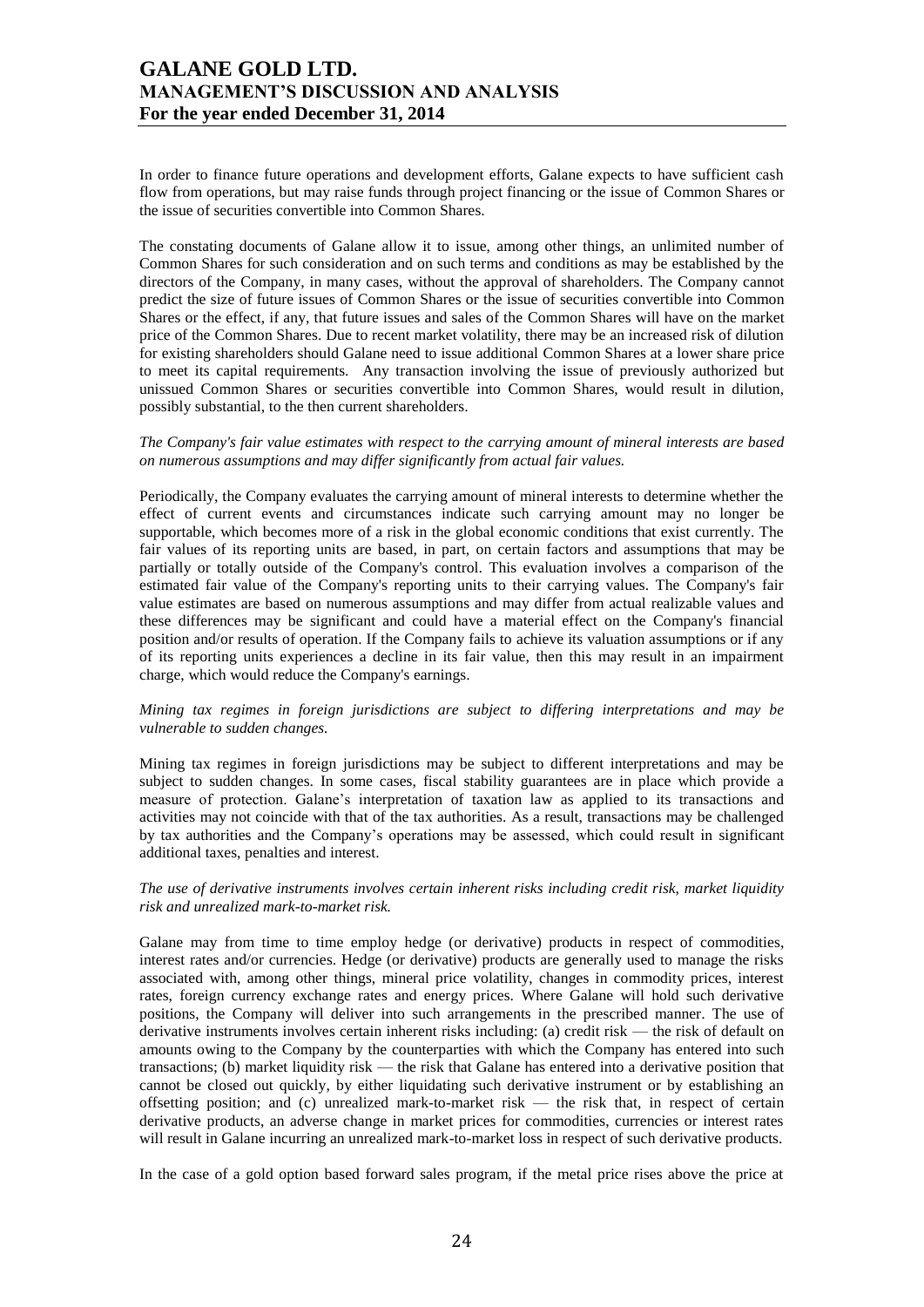which future production has been committed under an option based forward sales hedge program, Galane may have an opportunity loss. If the metal price falls below that committed price under an option based forward sales hedge program, revenues will be protected to the extent of such committed production. There can be no assurance that the Company will be able to achieve future realized prices for metal prices that may exceed the option based forward sales hedge program.

### *Galane's mineral reserves and mineral resources are estimates, and no assurance can be given that the estimated reserves and resources are accurate or that the indicated level of gold will be produced.*

Reserves are statistical estimates of mineral content and ore based on limited information acquired through drilling and other sampling methods and require judgmental interpretations of geology. Successful extraction requires safe and efficient mining and processing. Galane's mineral reserves and mineral resources are estimates, and no assurance can be given that the estimated reserves and resources are accurate or that the indicated level of gold will be produced. Such estimates are, in large part, based on interpretations of geological data obtained from drill holes and other sampling techniques. Actual mineralisation or formations may be different from those predicted. Further, it may take many years from the initial phase of drilling before production is possible, and during that time the economic feasibility of exploiting a discovery may change. Mineral resource estimates for properties that have not commenced production are based, in many instances, on limited and widely spaced drill hole information, which is not necessarily indicative of the conditions between and around drill holes. Accordingly, such mineral resource estimates may require revision as more drilling information becomes available or as actual production experience is gained. It cannot be assumed that all or any part of Galane's mineral resources constitute or will be converted into reserves. Market price fluctuations of gold, as well as increased production and capital costs or reduced recovery rates, may render Galane's proven and probable reserves unprofitable to develop at a particular site or sites for periods of time or may render mineral reserves containing relatively lower grade mineralisation uneconomic. Moreover, short-term operating factors relating to the mineral reserves, such as the need for the orderly development of ore bodies or the processing of new or different ore grades, may cause mineral reserves to be reduced or Galane to be unprofitable in any particular accounting period. Estimated reserves may have to be recalculated based on actual production experience. Any of these factors may require the Company to reduce its mineral reserves and resources, which could have a negative impact on the Company's financial results. Failure to obtain necessary permits or government approvals could also cause Galane to reduce its reserves. There is also no assurance that Galane will achieve indicated levels of gold recovery or obtain the prices for gold production assumed in determining the amount of such reserves. Level of production may also be affected by weather or supply shortages.

Inferred mineral resources cannot be converted into mineral reserves as the ability to assess geological continuity is not sufficient to demonstrate economic viability. Due to the uncertainty which may attach to inferred mineral resources, there is no assurance that inferred mineral resources will be upgraded to resources with sufficient geological continuity to constitute proven and probable mineral reserves as a result of continued exploration.

### *The Company must continually replace reserves depleted by production to maintain production levels over the long term.*

Galane must continually replace reserves depleted by production to maintain production levels over the long term. The life-of-mine estimate for the Mupane Property is based on a number of factors and assumptions and may prove to be incorrect. In addition, mine life would be shortened if production is expanded. Reserves can be replaced by expanding known ore bodies, locating new deposits or making acquisitions. Exploration is highly speculative in nature. The Company's exploration projects involve many risks and may be unsuccessful. Once a site with mineralisation is discovered, it may take several years from the initial phases of drilling until production is possible, during which time the economic feasibility of production may change. Substantial expenditures are required to establish proven and probable reserves and to construct mining and processing facilities. As a result, there is no assurance that current or future exploration programs will be successful. There is a risk that depletion of reserves will not be offset by discoveries or acquisitions. The mineral base of Galane may decline if reserves are mined without adequate replacement and the Company may not be able to sustain production beyond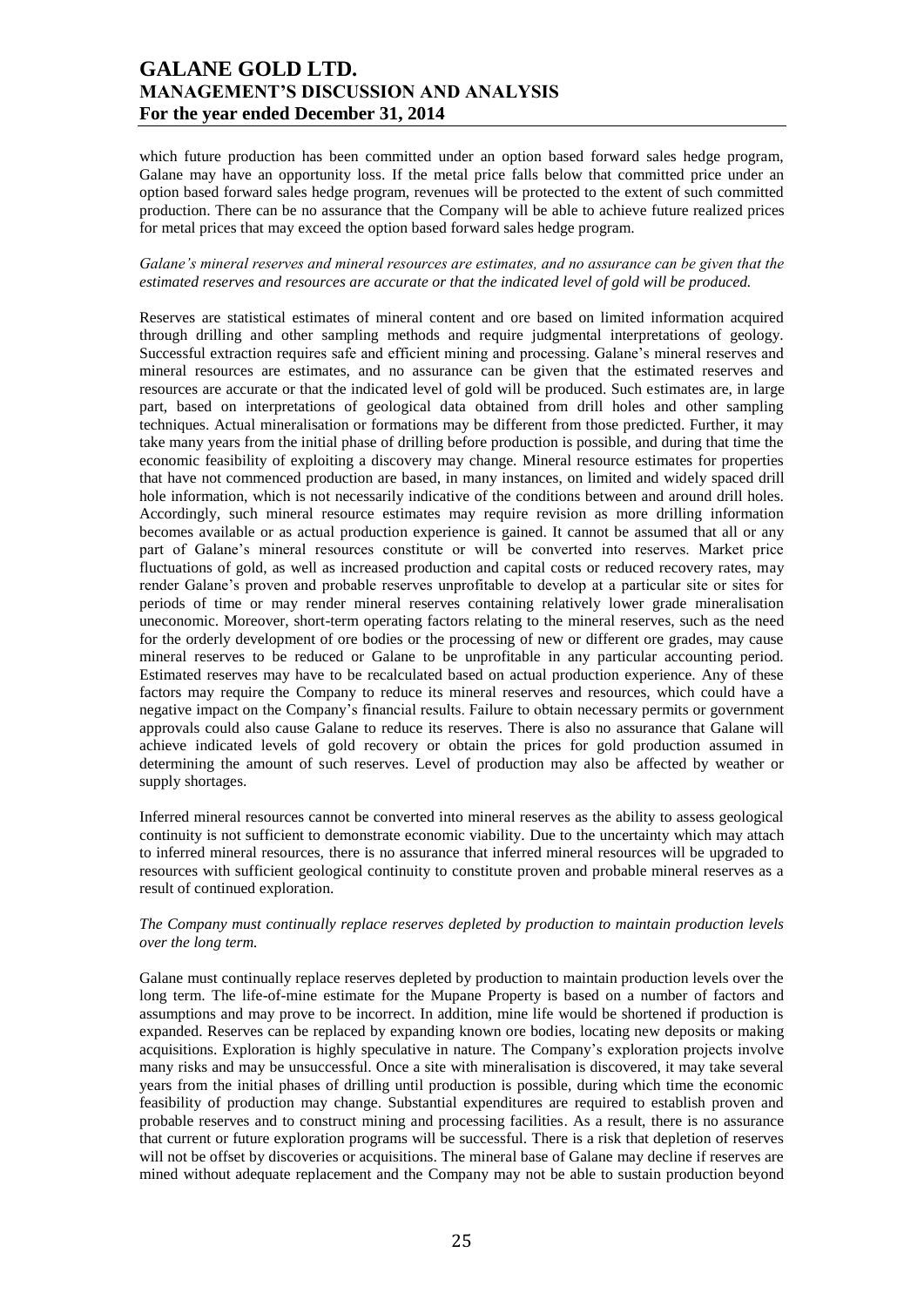the current mine life, based on current production rates.

Feasibility studies may be used to determine the economic viability of a deposit. Many factors are involved in the determination of the economic viability of a deposit including the achievement of satisfactory mineral reserve estimates, the level of estimated metallurgical recoveries, capital and operating cost estimates and the estimate of future gold prices. Capital and operating cost estimates are based upon many factors, including anticipated tonnage and grades of ore to be mined and processed, the configuration of the ore body, ground and mining conditions, expected recovery rates of the gold from the ore and anticipated environmental and regulatory compliance costs. Each of these factors involves uncertainties and as a result the Company cannot give assurance that its development or exploration projects will become operating mines. If a mine is developed, actual operating results may differ from those anticipated, thereby impacting on the economic viability of the project.

#### *The ability of the Company to sustain or increase its present levels of gold production is dependent in part on the success of its projects, which are subject to numerous known and unknown risks.*

The ability of Galane to sustain or increase its present levels of gold production is dependent in part on the success of its projects. Risks and unknowns inherent in all projects include: the accuracy of reserve estimates; metallurgical recoveries; capital and operating costs of such projects; and the future prices of the relevant minerals. Projects have no operating history upon which to base estimates of future cash flow. The capital expenditures and time required to develop new mines or other projects are considerable and changes in costs or construction schedules can affect project economics. It is not unusual in the mining industry for new mining operations to experience unexpected problems during the start-up phase, resulting in delays and requiring more capital than anticipated. Actual costs and economic returns may differ materially from the Company's estimates or the Company could fail to obtain the governmental approvals necessary for the operation of a project, in which case, the project may not proceed, either on its original timing, or at all.

#### *The validity of mining interests held by Galane can be uncertain and may be contested, and there can be no assurance that Galane will continue to be able to compete successfully with its competitors in acquiring such properties and assets or in attracting and retaining skilled and experienced employees.*

The validity of mining interests held by Galane can be uncertain and may be contested. Acquisition of title to mineral properties is a very detailed and time-consuming process, and the Company's title to its properties may be affected by prior unregistered agreements or transfers, or undetected defects. Several of the Company's licenses will need to be renewed, and on renewal the license may cover a smaller area. There is a risk that Galane may not have clear title to all of its mineral property interests, or they may be subject to challenge or impugned in the future. Although the Company has attempted to acquire satisfactory title to its properties, some risk exists that some titles, particularly title to undeveloped properties, may be defective. A successful challenge to Galane's title to its properties could result in the Company being unable to operate on its properties as anticipated or being unable to enforce its rights with respect to its properties which could have a material and adverse effect on the Company. Galane competes with other mining companies and individuals for mining interests on exploration properties and the acquisition of mining assets, which may increase its cost of acquiring suitable claims, properties and assets, and the Company also competes with other mining companies to attract and retain key executives and employees. There can be no assurance that the Company will continue to be able to compete successfully with its competitors in acquiring such properties and assets or in attracting and retaining skilled and experienced employees. The mining industry has been impacted by increased worldwide demand for critical resources such as input commodities, drilling equipment, tires and skilled labour and these shortages have caused unanticipated cost increases and delays in delivery times, thereby impacting operating costs, capital expenditures and production schedules.

### *Galane is subject to risks and expenses related to reclamation costs and related liabilities.*

Galane is generally required to submit for governmental approval a reclamation plan (some of which are reassessed on regular basis) and to pay for the reclamation of its mine sites upon the completion of mining activities. The Company estimates the net present value of future cash outflows reclamation costs at all properties under IFRS at approximately \$3.1 million as at December 31, 2014 based on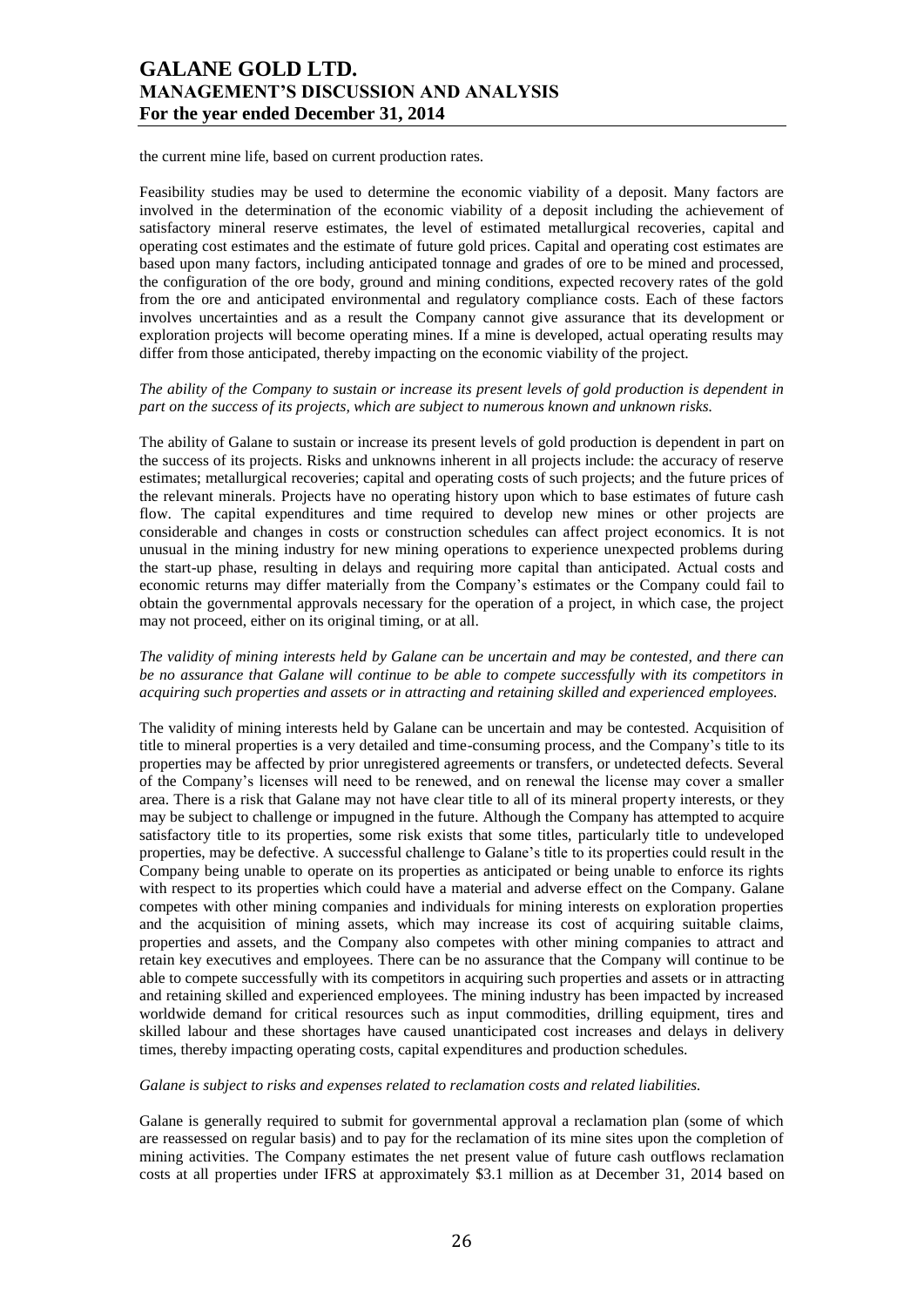information available as of that date. Any significant increases over the current estimates of these costs could have an adverse impact on the Company's future cash flows, earnings, results of operations and financial condition.

### *The operations of Galane are carried out in geographical areas which lack adequate infrastructure and are subject to various other risk factors.*

Mining, processing, development, and exploration activities depend, to one degree or another, on adequate infrastructure. Reliable roads, bridges, power sources, and water supply are important determinants which affect capital and operating costs. Lack of such infrastructure or unusual or infrequent weather phenomena, sabotage, terrorism, government, or other interference in the maintenance or provision of such infrastructure could adversely affect the Company's operations, financial condition, and results of operations.

#### *Galane is dependent on its workforce to extract and process minerals, and is therefore sensitive to a labour disruption at the Mupane Property.*

Galane is dependent on its workforce to extract and process minerals. The Company has programs to recruit and train the necessary manpower for its operations and endeavours to maintain good relations with its workforce in order to minimize the possibility of strikes, lock-outs and other stoppages at its work sites. Relations between the Company and its employees may be impacted by changes in labour relations which may be introduced by, among other things, employee groups, unions, and the relevant governmental authorities in whose jurisdictions the Company carries on business. Labour disruptions at the Mupane Property could have a material adverse impact on Galane's business, results of operations and financial condition. Some of the Company's employees are represented by labour unions under various collective labour agreements. Galane may not be able to satisfactorily renegotiate its collective labour agreements when they expire. In addition, existing labour agreements may not prevent a strike or work stoppage at the Company's facilities in the future, and any such work stoppage could have a material adverse effect on the Company's earnings and financial condition.

#### *There are health risks associated with the mining work force in Africa.*

Malaria and other diseases such as HIV/AIDS represent a serious threat to maintaining a skilled workforce in the mining industry throughout Africa and are a major healthcare challenge faced by Galane's operations in Africa. There can be no assurance that the Company will not lose members of its workforce or see its workforce man-hours reduced or incur increased medical costs as a result of these health risks, which could have a material and adverse effect on the Company's future cash flows, earnings, results of operations and financial condition.

### *Surrounding communities may affect mining operations through the restriction of access of supplies and workforce to the mine site or through legal challenges asserting ownership rights.*

Surrounding communities may affect the mining operations through the restriction of access of supplies and workforce to the mine site. Certain of the properties of the Company may be subject to the rights or asserted rights of various community stakeholders. Active community outreach and development programs are maintained to mitigate the risk of blockades or other restrictive measures by the communities.

Artisanal miners make use of some or all of the Company's properties. This condition may interfere with work on Galane's properties and present a potential security threat to the Company's employees. There is a risk that Galane's operations may be delayed, or interfered with, due to the use of the properties by artisanal miners. The Company uses its best efforts to maintain good relations with the local communities in order to minimize such risks.

### *Galane's mining and processing operations and exploration activities are subject to extensive laws and regulations governing the environment, health and safety.*

Galane's mining and processing operations and exploration activities are subject to extensive laws and regulations governing the protection of the environment, exploration, development, production,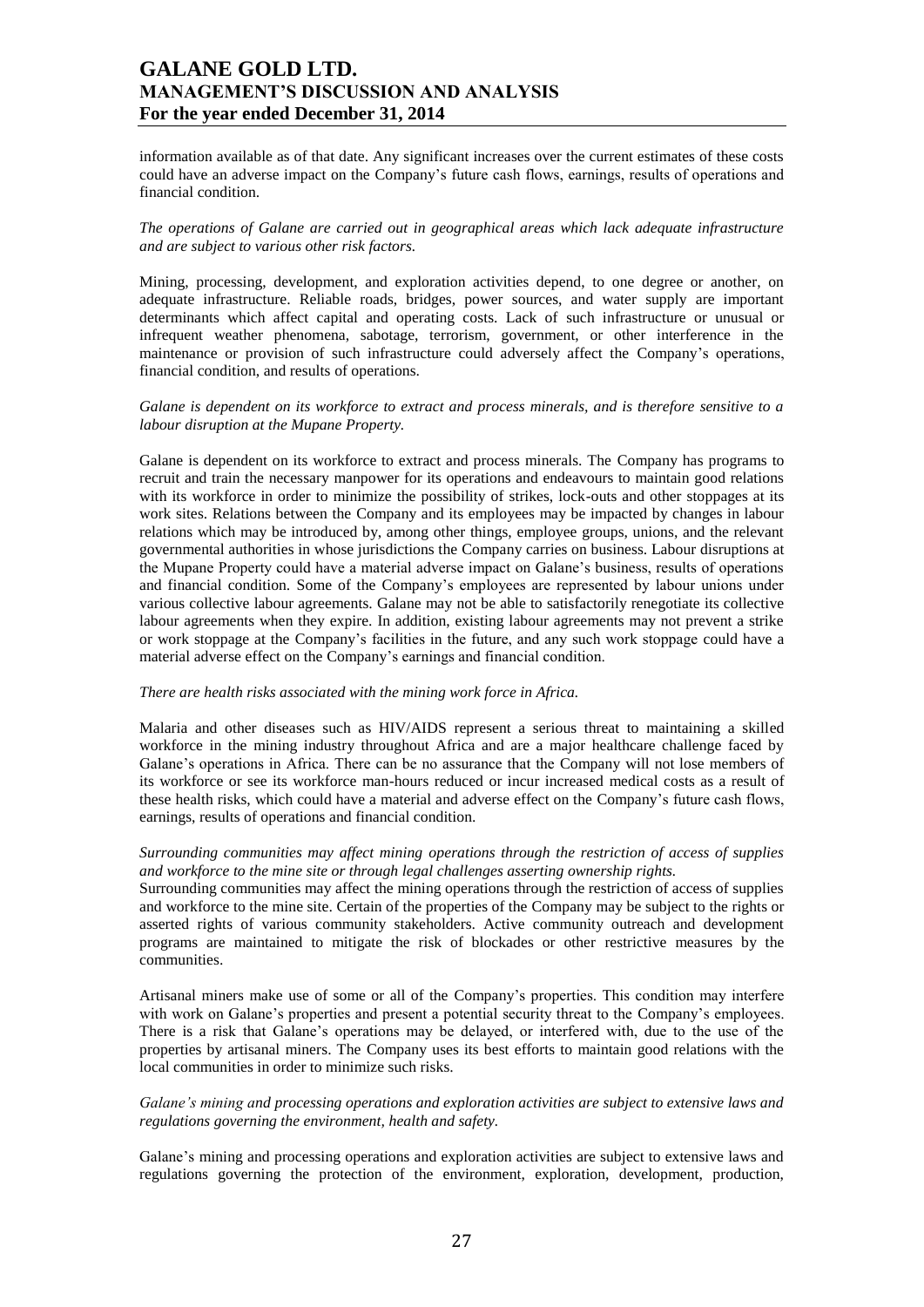exports, taxes, labour standards, occupational health, waste disposal, toxic substances, mine and worker safety, protection of endangered and other special status species and other matters. The Company's ability to obtain permits and approvals and to successfully operate in particular communities may be adversely impacted by real or perceived detrimental events associated with the Company's activities or those of other mining companies affecting the environment, human health and safety of the surrounding communities. Delays in obtaining or failure to obtain government permits and approvals may adversely affect Galane's operations, including its ability to explore or develop properties, commence production or continue operations. Failure to comply with applicable environmental and health and safety laws and regulations may result in injunctions, fines, suspension or revocation of permits and other penalties. The costs and delays associated with compliance with these laws, regulations and permits could prevent Galane from proceeding with the development of a project or the operation or further development of a mine or increase the costs of development or production and may materially adversely affect the Company's business, results of operations or financial condition. The Company may also be held responsible for the costs of addressing contamination at the site of current or former activities or at third party sites. Galane could also be held liable for exposure to hazardous substances. The costs associated with such responsibilities and liabilities may be significant.

Measures required to address effluent compliance, fines and costs and/or the effluent quality may have a negative impact on Galane's financial condition or results of operations. The Company may also incur significant costs in connection with reclamation activities for its mining sites, which may materially exceed the provisions the Company has made for such reclamation. In addition, the unknown nature of possible future additional regulatory requirements and the potential for additional reclamation activities create further uncertainties related to future reclamation costs, which may have a material adverse effect on the Company's financial condition, liquidity or results of operations. Various environmental incidents can have a significant impact on operations.

#### *Any acquisition that Galane may choose to complete may be of a significant size, may change the scale of Galane's business and operations and may expose Galane to new geographic, political, operating, financial and geological risks.*

Galane may pursue the acquisition of producing, development and/or advance stage exploration properties and companies. The search for attractive acquisition opportunities and the completion of suitable transactions are time consuming and expensive, divert management attention away from the Company's existing business and may be unsuccessful. Any acquisition that Galane may choose to complete may be of a significant size, may change the scale of Galane's business and operations and may expose the Company to new geographic, political, operating, financial and geological risks. The Company's success in its acquisition activities depends on its ability to identify suitable acquisition candidates, negotiate acceptable terms for any such acquisition and integrate the acquired operations successfully with those of the Company. Any acquisitions would be accompanied by risks. For example, there may be a significant change in commodity prices after Galane has committed to complete the transaction and established the purchase price or share exchange ratio; a material orebody may prove to be below expectations; Galane may have difficulty integrating and assimilating the operations and personnel of any acquired companies, realizing anticipated synergies and maximizing the financial and strategic position of the combined enterprise, and maintaining uniform standards, policies and controls across the organization; the integration of the acquired business or assets may disrupt the Company's ongoing business and its relationships with employees, customers, suppliers and contractors; and the acquired business or assets may have unknown liabilities which may be significant. In the event that the Company chooses to raise debt capital to finance any such acquisition, the Company's leverage will be increased. If the Company chooses to use equity as consideration for such acquisition, existing shareholders may suffer dilution. Alternatively, Galane may choose to finance any such acquisition with its existing resources. There can be no assurance that the Company would be successful in overcoming these risks or any other problems encountered in connection with such acquisitions.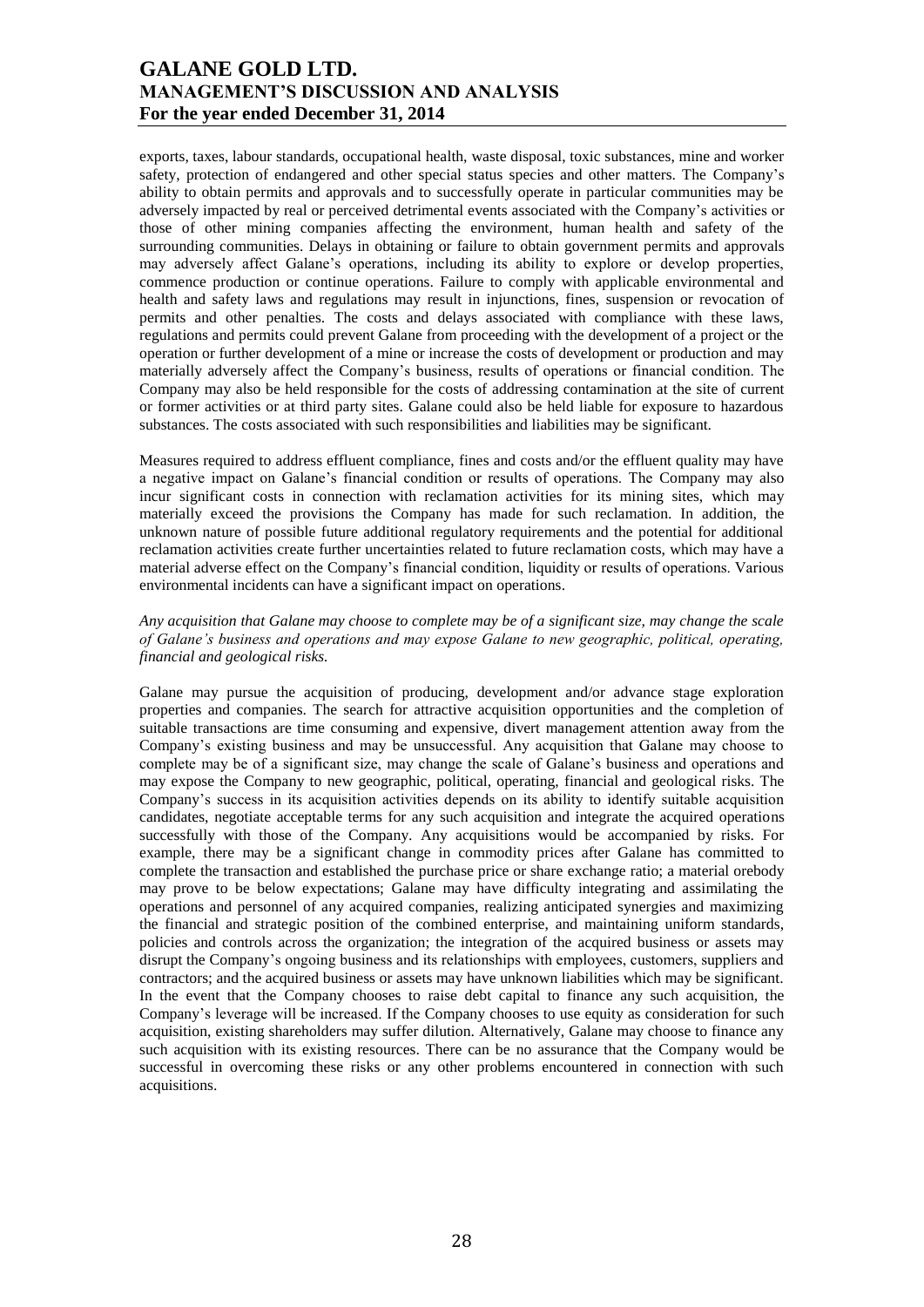### **Risk Factors Relating to the NLE Properties**

#### *Precious metal exploration projects may not be successful and are highly speculative in nature*

The exploration for and development of precious metals involves significant risks which even a combination of careful evaluation, experience and knowledge cannot eliminate. While the discovery of a precious metal deposit may result in substantial rewards, few properties which are explored are ultimately developed into producing mines. Major expenses may be required to locate and establish mineral reserves, to develop metallurgical processes and to construct mining and processing facilities at a particular site. Whether a precious metal deposit will be commercially viable depends on a number of factors, some of which are: the particular attributes of the deposit, such as size, grade and proximity to infrastructure; metal prices which are highly cyclical; and government regulations, including regulations relating to prices, taxes, royalties, land tenure, land use, importing and exporting of precious metals and environmental protection. The exact effect of these factors cannot be accurately predicted, but the combination of these factors may result in the Company not receiving an adequate return on invested capital. There is no certainty that the expenditures made by the Company towards the search and evaluation of precious metal deposits will result in discoveries of commercial quantities of such metals.

#### *The development of the NLE Properties into commercially viable mines cannot be assured*

Gold development projects, such as the NLE Properties in Botswana, have no operating history upon which to base estimates of future commercial viability. Estimates of mineral resources and mineral reserves are, to a large extent, based on the interpretation of geological data obtained from drillholes and other sampling techniques and feasibility studies. This information is used to calculate estimates of the capital cost and operating costs based upon anticipated tonnage and grades of gold to be mined and processed, the configuration of the mineral resource, expected recovery rates, comparable facility and equipment operating costs, anticipated climatic conditions and other factors. As a result, it is possible that differences from the estimates calculated could have a material adverse effect on Galane's business, financial condition, results of operations and prospects. There can be no assurance that the Company will be able to complete development of its mineral projects, or any of them, at all or on time or to budget due to, among other things, and in addition to those factors described above, changes in the economics of the mineral projects, the delivery and installation of plant and equipment and cost overruns, or that the current personnel, systems, procedures and controls will be adequate to support the Company's operations. Should any of these events occur, it could have a material adverse effect on the Company's business, financial condition, results of operations and prospects.

#### **Additional Risk Factors**

#### *Galane's share price will fluctuate.*

The trading price of the Common Shares is subject to change and could fluctuate significantly in the future. The fluctuations could be in response to numerous factors beyond the Company's control, including: quarterly variations in results of operations; changes in the price of gold; changes in securities analysts' recommendations; announcements of acquisitions; changes in earnings estimates made by independent analysts; general fluctuations in the stock market; or revenue and results of operations below the expectations of public market securities analysts or investors. Any of these could result in a sharp decline in the market price of the Common Shares.

With the advent of the Internet, new avenues have been created for the dissemination of information. Galane has no control over the information that is distributed and discussed on electronic bulletin boards and investment chat rooms. The intention of the people or organizations that distribute such information may not be in the Company's best interest and the best interests of its shareholders. This, in addition to other forms of investment information including newsletters and research publications, could result in a sharp decline in the market price of the Common Shares. In addition, stock markets have occasionally experienced extreme price and volume fluctuations. These broad market fluctuations may cause a decline in the market price of the Common Shares.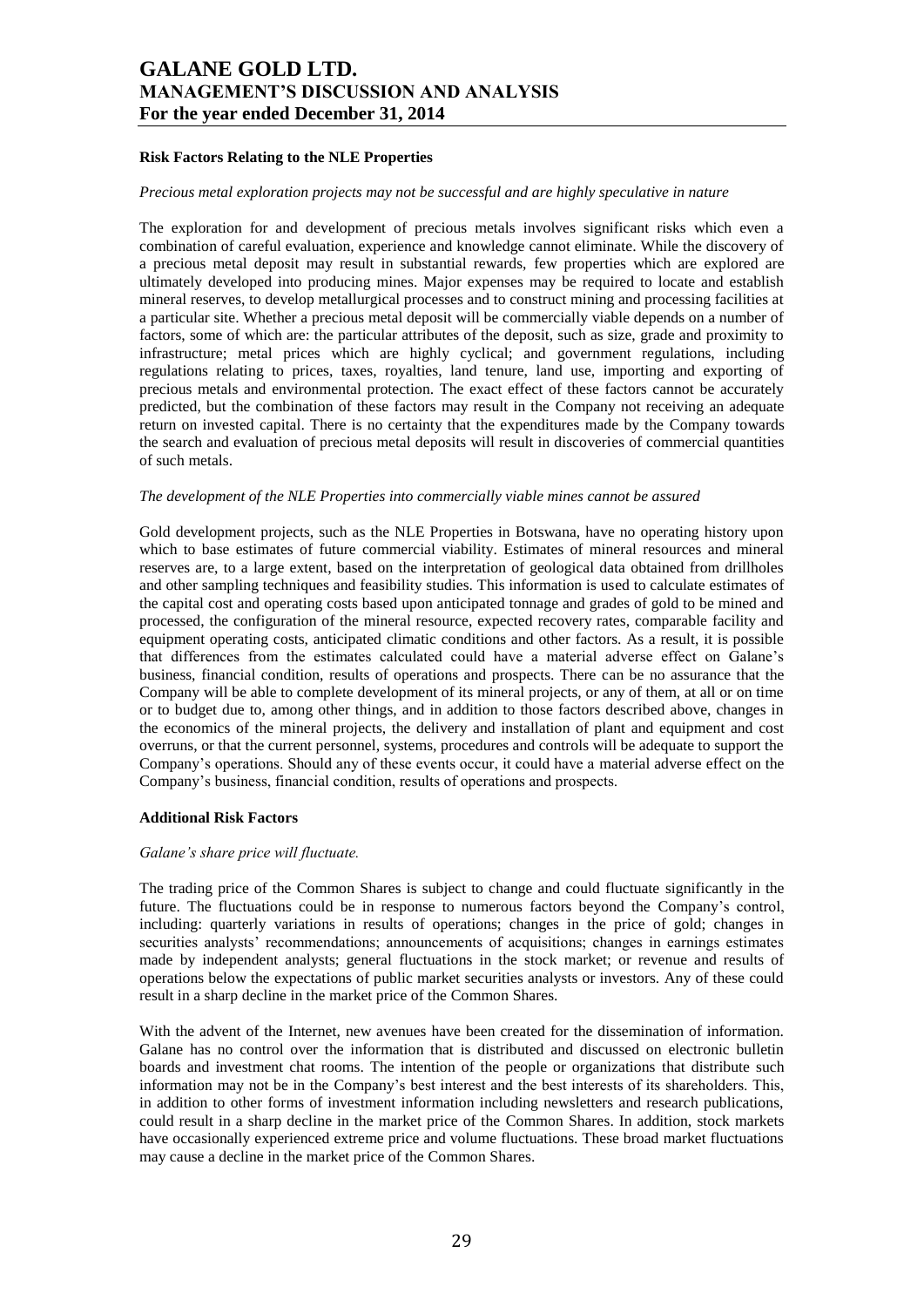#### *Conflicts of interest may affect certain directors and officers of Galane.*

Senior officers and directors of the Company own or control approximately 12.1% of the outstanding Common Shares. Certain conflicts may arise between such individuals' interests as members of the management team and their interests as shareholders. Such conflicts could arise, for example, with respect to the payment of salaries and bonuses and similar matters. The Company's directors and officers are subject to fiduciary obligations to act in the best interest of the Company.

#### *Dividends*

To date, Galane has not paid any dividends on the Commons Shares. The Company does not currently intend to pay any cash dividends on the Common Shares in the foreseeable future and therefore its shareholders may not be able to receive a return on their shares unless they sell them. The Company's current policy is to retain earnings to finance its exploration and development activities and to otherwise reinvest in the Company. The Company's dividend policy will be reviewed from time to time by the Board of Directors of the Company in the context of its earnings, financial condition and other relevant factors. Until Galane pays dividends, which it may never do, its shareholders will not be able to receive a return on its Common Shares unless they sell them.

#### *Lack of Liquidity; Concentration of Holdings*

Persons purchasing Common Shares may not be able to resell the shares and may have to hold the shares indefinitely. In addition, purchasers may not be able to use their shares for collateral for loans and may not be able to liquidate at a suitable price. Further, IAMGOLD holds almost 42% of the outstanding Common Shares and therefore may have an influence on the trading price of the Common Shares.

#### *Market Perception*

Market perception of junior gold companies such as the Company may shift such that these companies are viewed less favourably. This factor could impact the value of investors' holdings and the ability of the Company to raise further funds, which could have a material adverse effect on the Company's business, financial condition and prospects.

#### *Galane is subject to the risk of litigation, the causes and costs of which cannot be known.*

Galane may be involved in disputes with other parties in the future which may result in litigation. The causes of potential future litigation cannot be known and may arise from, among other things, business activities, environmental laws, volatility in stock price or failure to comply with disclosure obligations. The results of litigation cannot be predicted with certainty. If the Company is unable to resolve these disputes favourably, it may have a material adverse impact on the Company's financial performance, cash flow and results of operations.

In the event of a dispute involving the foreign operations of the Company, the Company may be subject to the exclusive jurisdiction of foreign courts or may not be successful in subjecting foreign persons to the jurisdiction of courts in Canada. Galane's ability to enforce its rights could have an adverse effect on its future cash flows, earnings, results of operations and financial condition.

### *Difficulties for investors in foreign jurisdictions in bringing actions and enforcing judgments*

The majority of Galane's directors and officers reside outside of North America, and all or a substantial portion of their assets, and a substantial portion of Galane's assets, are located outside of North America. As a result, it may be difficult for investors in Canada to bring an action against directors or officers who are not resident in Canada. It may also be difficult for an investor to enforce a judgment obtained in a Canadian court or a court of another jurisdiction of residence predicated upon the civil liability provisions of federal or provincial securities laws or other laws of Canada or the equivalent laws of other jurisdictions outside Canada against those persons.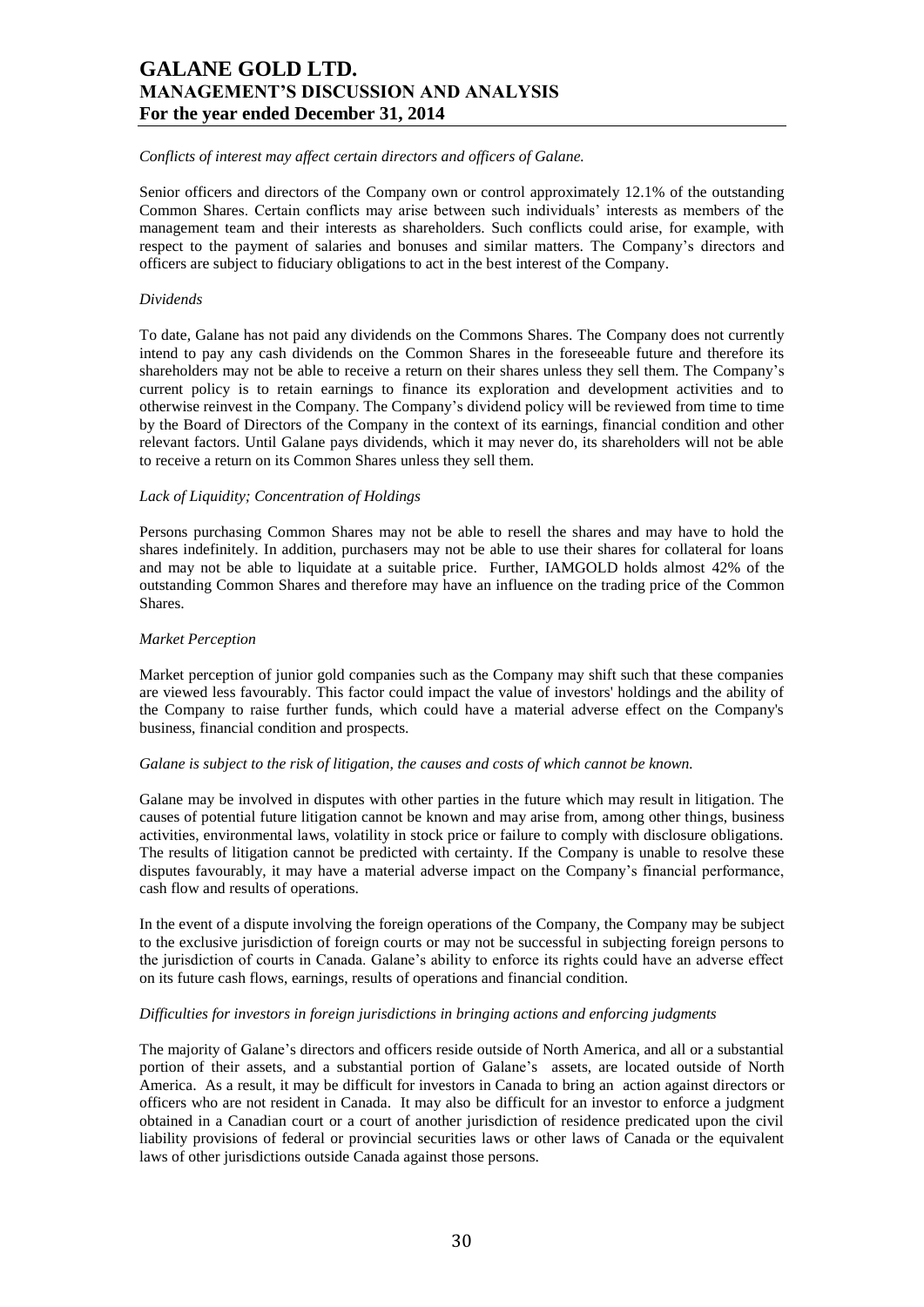## **APPROVAL**

The Board of Directors of the Company has approved the disclosure contained in this MD&A.

## **ADDITIONAL INFORMATION**

Additional information relating to the Company, including the Company's annual information form for the year ended December 31, 2014, can be found on SEDAR at www.sedar.com.

## **SUPPLEMENTAL INFORMATION TO MANAGEMENT'S DISCUSSION AND ANALYSIS Cash costs**

The Company's MD&A often refers to operating cash cost per ounce, and operating cash cost excluding royalties per ounce, all non-GAAP performance measures, in order to provide investors with information about measures used by management to monitor performance. Management of the Company uses this information to assess how well the producing gold mines are performing compared to plan and prior periods, and also to assess the overall effectiveness and efficiency of gold mining operations. Cash cost figures are calculated in accordance with a standard developed by the Gold Institute, which was a worldwide association of suppliers of gold and gold products and included leading North American gold producers. The Gold Institute ceased operations in 2002, but the standard is still an accepted standard of reporting cash costs of gold production in North America. Adoption of the standard is voluntary, and the cost measures presented herein may not be comparable to other similarly titled measures of other companies. Cash cost includes mine site operating costs such as mining, processing, administration, and attributable realized derivative gain or loss, but are exclusive of amortization, reclamation, and exploration and development costs. Cash cost excluding royalties is cash cost less royalties. Operating cash cost is the total cash cost less those costs capitalized as attributable to the removal of excess waste in developing new resources. Operating cash cost excluding royalties is operating cash cost less royalties. These costs are then divided by the Company's ounces of gold produced to arrive at the cash cost measures on a per ounce basis. These measures, along with sales, are considered to be key indicators of a company's ability to generate operating earnings and cash flow from its mining operations. These measures of cash costs do not have any standardized meaning prescribed by IFRS and differ from measures determined in accordance with IFRS. They are intended to provide additional information and should not be considered in isolation or as a substitute for measures of performance prepared in accordance with IFRS. These measures are not necessarily indicative of net earnings or cash flow from operations as determined under IFRS.

The following table provides a reconciliation of cash cost measures for the mine to the mining costs excluding depreciation and amortization reflected in the Financial Statements.

|                                                                        |               | O <sub>4</sub> 2014 | O <sub>3</sub> 2014 |            | O <sub>2</sub> 2014 |            | O1 2014         | 2014 |             |
|------------------------------------------------------------------------|---------------|---------------------|---------------------|------------|---------------------|------------|-----------------|------|-------------|
| Mining costs excluding<br>impairment, depreciation<br>and amortization | \$            | 7,080,698           | \$                  | 6,724,357  | \$                  | 9,422,080  | \$<br>8,704,905 | \$   | 31,932,040  |
| Adjust for:                                                            |               |                     |                     |            |                     |            |                 |      |             |
| Stock movement                                                         |               | (43,505)            |                     | 1,015,064  |                     | (239, 462) | (944, 851)      |      | (212, 754)  |
| Total operating cash cost                                              | $\mathbf{\$}$ | 7,037,193           | \$                  | 7,739,421  | \$                  | 9,182,618  | \$<br>7,760,054 | \$   | 31,719,286  |
| Royalties                                                              |               | (383, 590)          |                     | (471, 041) |                     | (538, 250) | (623, 514)      |      | (2,016,395) |
| Total operating cash cost<br>excluding royalties                       | \$            | 6,653,603           | \$                  | 7.268.380  | \$                  | 8.644.368  | \$<br>7,136,540 | \$   | 29,702,891  |
| Gold production (ounces)                                               |               | 6.044               |                     | 8,206      |                     | 7,195      | 9,346           |      | 30,791      |
| Total operating cash cost<br>excluding royalties per oz.               | \$            | 1,101               | \$                  | 886        | \$                  | 1.201      | \$<br>764       | S    | 965         |